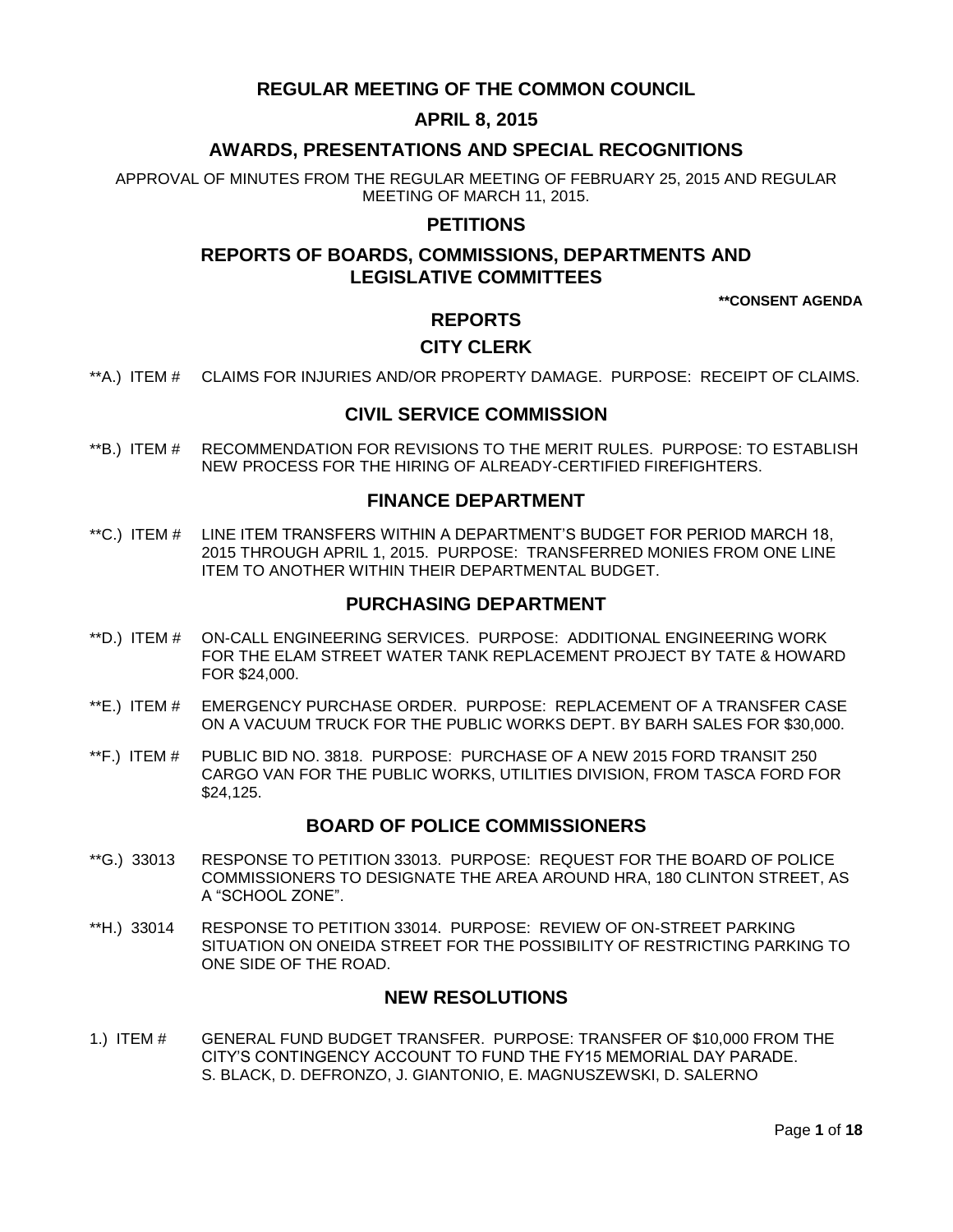- 2.) ITEM # [APRIL 2015 AS AUTISM AWARENESS MONTH. PURPOSE: TO PROMOTE AWARENESS](#page-7-0)  [AND EDUCATE THE PUBLIC ABOUT AUTISM AND ISSUES WITHIN THE AUSTISM](#page-7-0)  COMMUNITY. [M. TRUEWORTHY](#page-7-0)
- 3.) ITEM # [MONTH OF APRIL AS FAIR HOUSING MONTH. PURPOSE: PROCLAIMING AND](#page-8-0)  [PROMOTING THE RIGHT TO LIVE FREE OF DISCRIMINATORY HOUSING PRACTICES.](#page-8-0)  [T. COLLINS, E. SANCHEZ](#page-8-0)
- 4.) ITEM # [LITTLE POLAND FESTIVAL. PURPOSE: LICENSE TO BE ISSUED FOR PURPOSE OF](#page-8-1)  [CONDUCTING A FESTIVAL. D. DEFRONZO, D. NAPLES, R. SMEDLEY](#page-8-1)
- 5.) ITEM # [SACRED HEART CHURCH "ODPUST" FESTIVAL. PURPOSE: LICENSE TO BE ISSUED](#page-9-0)  [FOR PURPOSE OF CONDUCTING A FESTIVAL. D. DEFRONZO, D. NAPLES, R. SMEDLEY](#page-9-0)
- 6.) ITEM # [PULASKI CLUB BAZAAR/CARNIVAL. PURPOSE: LICENSE TO BE ISSUED FOR PURPOSE](#page-9-1)  [OF CONDUCTING A BAZAAR/CARNIVAL. D. DEFRONZO, D. NAPLES, R. SMEDLEY](#page-9-1)
- 7.) ITEM # [POLISH COUNCIL OF GREATER NEW BRITAIN "DOZYNKI" FESTIVAL. PURPOSE:](#page-9-2)  [LICENSE TO BE ISSUED FOR PURPOSE OF CONDUCTING A FESTIVAL. D. DEFRONZO](#page-9-2)
- 8.) ITEM # OPM GRANT [BUDGET ADOPTION. PURPOSE: GRANT FUNDING FOR COMMUNITY](#page-9-3)  [POLICING OUTREACH EVENTS AND PROACTIVE INVESTIGATIONS AND OPERATIONS](#page-9-3)  [FOCUSING ON GUN VIOLENCE, GANG VIOLENCE, DRUG CRIME, DOMESTIC VIOLENCE](#page-9-3)  AND SEXUAL ASSULT. [S. BIELINSKI, C. CARLOZZI, JR., W. PABON, E. SANCHEZ, R.](#page-9-3)  **[SMEDLEY](#page-9-3)**
- 9.) ITEM # BUDGET APPROPRIATION [POLICE DEPT. PURPOSE: FEDERAL HIGHWAY SAFETY](#page-10-0)  [FUNDING FOR OVERTIME TO SUPORT "DISTRACTED DRIVING HIGH VISIBILITY](#page-10-0)  [ENFORCEMENT" FROM APRIL 2015 TO SEPTEMBER 2015.](#page-10-0)  S. BIELINSKI, C. [CARLOZZI, JR., W. PABON, E. SANCHEZ, R. SMEDLEY](#page-10-0)
- 10.) ITEM # [PROPOSED AMENDMENT TO THE CODE OF ORDINANCES. PURPOSE: AMEND FEE](#page-11-0)  [REQUIREMENT EXCEPTIONS FOR COPYING AND SCANNING OF PUBLIC RECORDS](#page-11-0)  [AND TO INCLUDE A DEFINITION OF INDIGENT. D. NAPLES](#page-11-0)
- 11.) ITEM # [REVISIONS TO THE MERIT RULES. PURPOSE: TO ESTABLISH NEW PROCESS FOR THE](#page-16-0)  [HIRING OF ALREADY-CERTIFIED FIREFIGHTERS. S. BIELINSKI](#page-16-0)
- 12.) ITEM # [SUBSTANCE ABUSE ACTION COUNCIL FUNDING. PURPOSE: FUNDING FOR THE](#page-16-1)  [PREVENTION OF ALCOHOL, TOBACCO AND BULLYING ACTIVITIES. E. SANCHEZ](#page-16-1)

# **UNFINISHED BUSINESS**

- 32554 RESOLUTION RE: APPROVAL OF AGREEMENT BETWEEN THE CITY OF NEW BRITAIN AND LOCAL 1186. TABLED 11/13/2013
- 32697 REPORT OF PURCHASING DEPT. RE: ON CALL ENGINEERING SERVICES LANDFILL AND RECYCLING CENTER COMPLIANCE MONITORING – PUBLIC WORKS DEPT. TABLED 04/23/2014
- 32767 RESOLUTION RE: FISCAL YEAR 2015 COMMUNITY SERVICES BUDGET AMENDMENTS. TABLED 06/11/2014
- 32953 RESOLUTION RE: APPROVAL OF AGREEMENT BETWEEN THE CITY OF NEW BRITAIN AND LOCAL 871 – NEW BRITAIN FEDERATION OF TEACHERS TABLED 12/10/2014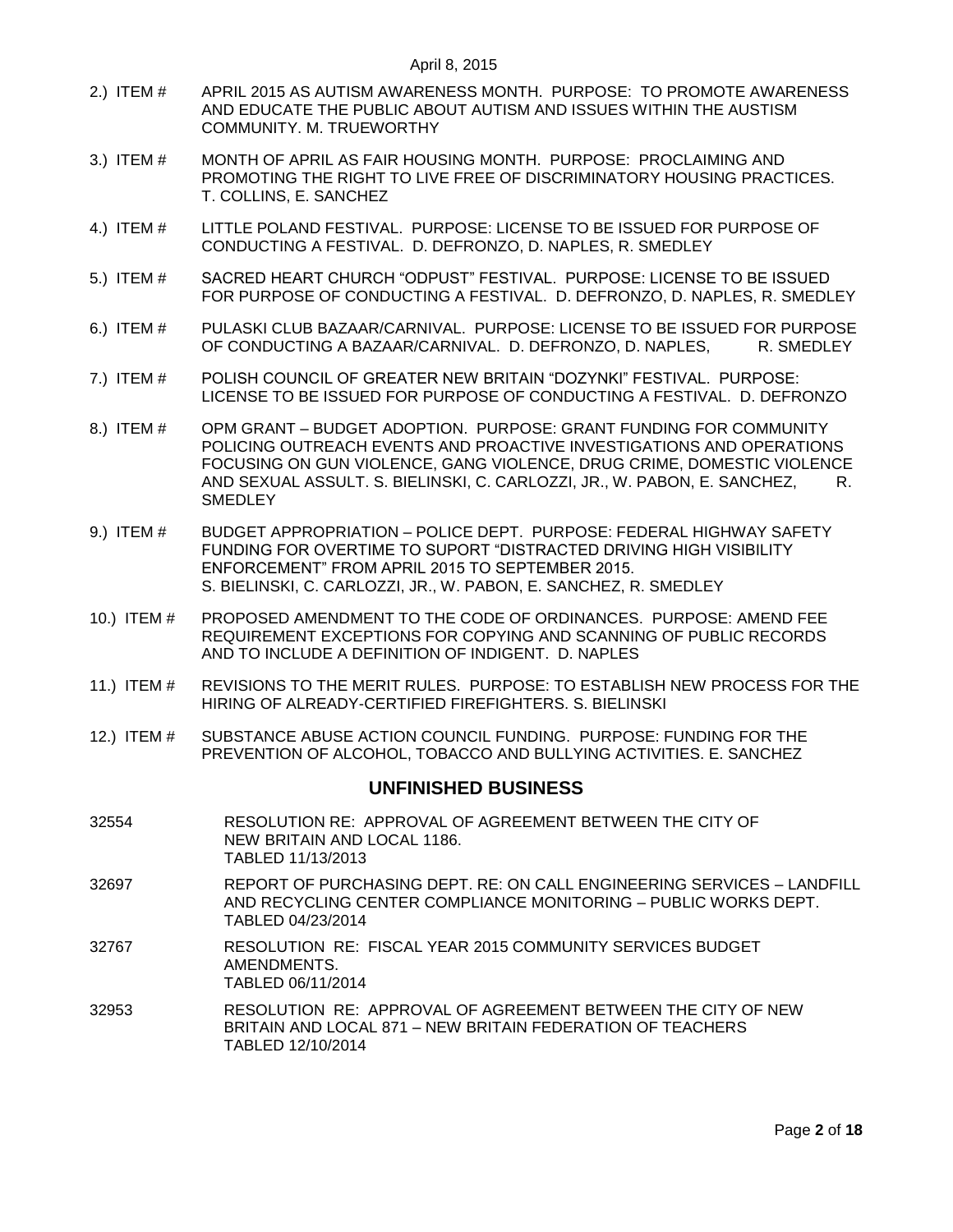# **REGULAR MEETING OF THE COMMON COUNCIL**

# **APRIL 8, 2015**

# **AWARDS, PRESENTATIONS AND SPECIAL RECOGNITIONS**

APPROVAL OF MINUTES FROM THE REGULAR MEETING OF FEBRUARY 25, 2015 AND REGULAR MEETING OF MARCH 11, 2015.

# **PETITIONS**

# **REPORTS OF BOARDS, COMMISSIONS, DEPARTMENTS AND LEGISLATIVE COMMITTEES**

**\*\*CONSENT AGENDA**

# **REPORTS**

# **CITY CLERK**

<span id="page-2-0"></span>\*\*A.) ITEM # CLAIMS FOR INJURIES AND/OR PROPERTY DAMAGE. PURPOSE: RECEIPT OF CLAIMS.

REPORT OF: City Clerk

To Her Honor, the Mayor, and the Common Council of the City of New Britain: the undersigned beg leave to report the following:

ITEM #:

RE: CLAIMS FOR INJURIES AND/OR PROPERTY DAMAGE

#### CLAIMANTS NAME

Almodovar, Marisol by Atty. Anthony E. Feit Brown, Jaimee by Atty. Jamaal T. Johnson Coughlin, John M. Evica, Alycia Facciolo, Michael Jackson, Phillip by Jonathan Perkins Law Firm Shaffer, Barbara by her atty. David J. Skolnick

> Mark H. Bernacki City Clerk

# **CIVIL SERVICE COMMISSION**

<span id="page-2-1"></span>\*\*B.) ITEM # RECOMMENDATION FOR REVISIONS TO THE MERIT RULES. PURPOSE: TO ESTABLISH NEW PROCESS FOR THE HIRING OF ALREADY-CERTIFIED FIREFIGHTERS.

REPORT OF: The Civil Service Commission

To Her Honor, the Mayor, and the Common Council of the City of New Britain: the undersigned beg leave to report the following:

ITEM #:

RE: Revision to the Merit Rules

During recent contract negotiations between the City and Fire Union (Local 992), the parties agreed to develop a program for the hiring of already-certified firefighters from outside agencies. Said program would be similar to the Police Department's program for hiring already-certified police officers. In order to develop such a program, the Rules of the Civil Service Commission (a.k.a. the "Merit Rules") have to be amended –which requires the Civil Service Commission to hold a Public Hearing and then vote to forward a recommendation to the Common Council for consideration.

Rule V (B) of the current Merit Rules entitled "Open Competitive Employment Lists" states:

B. Open Competitive Employment Lists.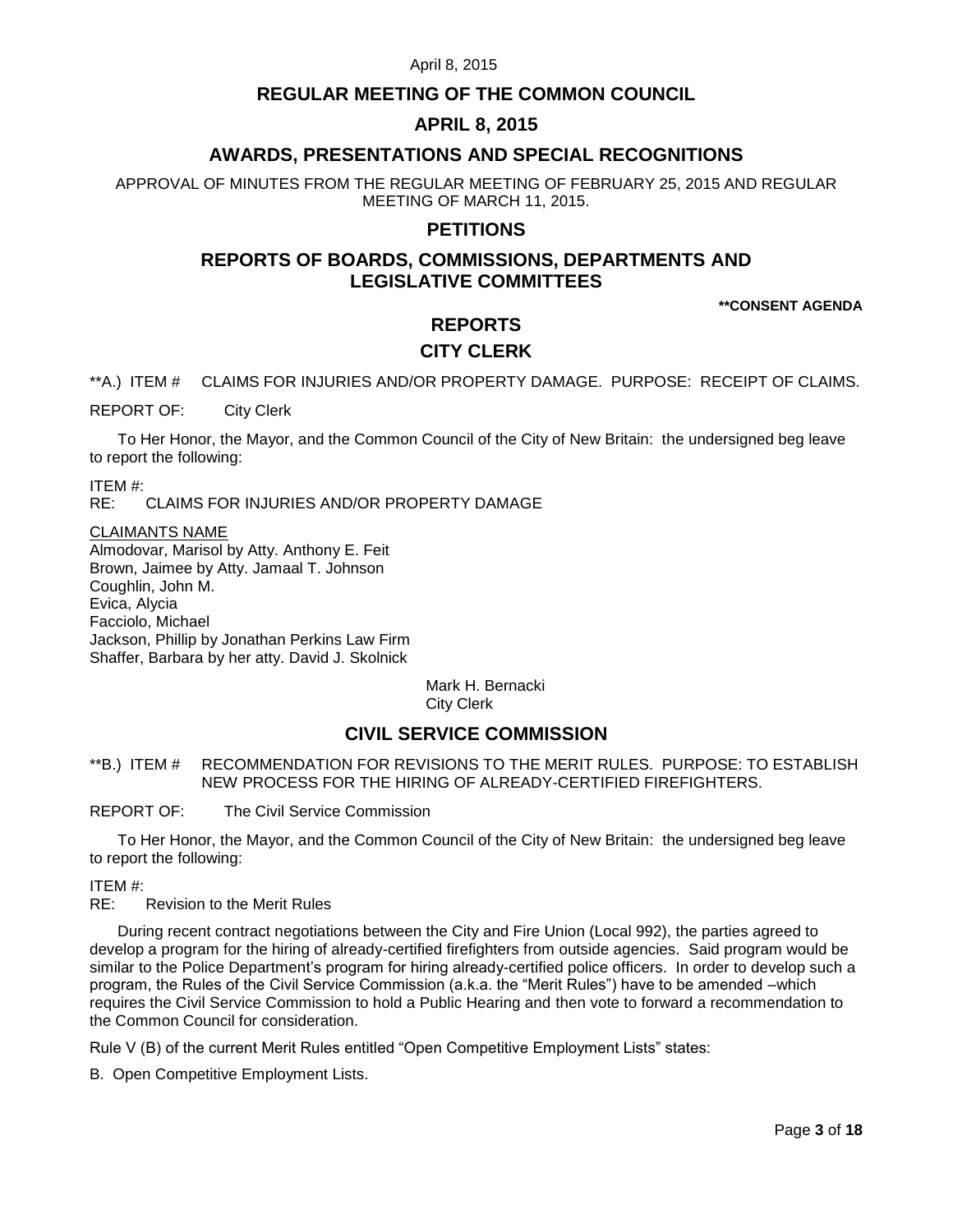- 1. The Civil Service Commission shall establish and maintain such open competitive employment lists for the various classes of positions as it deems necessary or desirable to meet the needs of the City. On each such open competitive list the eligibles shall be ranked in order of their rating earned in tests give for the purpose of establishing such lists.
- 2. Any individual who has a current certification from the Connecticut Police Officer Standards and Training Council ("POST") or an individual from another state who is deemed to meet POST training requirements, shall upon application for the position of Police Officer, be automatically eligible for appointment whether or not there is an active employment list at the time.

After holding both a Public Hearing and a Special Meeting on March 30, 2015, the Civil Service Commission is unanimously recommending the amendment of Rule V (B) of the Merit Rules to read as follows (new language is underlined and in bold print):

3. Any individual who is a recent graduate of the recruit firefighter program at the Connecticut Fire Academy (CFA) or possesses similar credentials from another state which meet the National Fire Protection Association (NFPA) Professional Qualification System Standards, which is deemed by the Connecticut Fire Academy to be equivalent, shall upon application for the position of Firefighter, be automatically eligible for appointment whether or not there is an active employment list at the time. The candidate shall have passed the Candidate Physical Agility Test (CPAT) within two years prior to appointment as a New Britain firefighter.

This new program would supplement, not supplant, the current open competitive exam process for the hiring of entry-level firefighters.

> Karen R. Levine Personnel Director

# **FINANCE DEPARTMENT**

<span id="page-3-0"></span>\*\*C.) ITEM # LINE ITEM TRANSFERS WITHIN A DEPARTMENT'S BUDGET FOR PERIOD MARCH 18, 2015 THROUGH APRIL 1, 2015. PURPOSE: TRANSFERRED MONIES FROM ONE LINE ITEM TO ANOTHER WITHIN THEIR DEPARTMENTAL BUDGET.

### REPORT OF: Finance Department

To Her Honor, the Mayor, and the Common Council of the City of New Britain: the undersigned beg leave to report the following:

### ITEM #:

RE: Line Item Transfers within a department's budget for the period March 18, 2015 through April 1, 2015 (This report for information purposes only)

In accordance with the city of New Britain ordinance of Article VII – Finance, Section 2-494(3), the following departments have transferred monies from one line item to another within their departmental budget (total department budget has not changed). Each transfer will be continuously numbered from month to month throughout the fiscal year. This report represents the transfers executed by the mayor in accordance with the aforementioned ordinance for the period ending April 1, 2015

| 8. | Department:               | Voters - Democrat                                                      |             |                           |
|----|---------------------------|------------------------------------------------------------------------|-------------|---------------------------|
|    | From:                     | 001104001-5331                                                         |             | (Professional Services)   |
|    | To:                       | 001104001-5124                                                         | \$30,000.00 | (Part Time Salaries)      |
|    |                           | 001104001-5436                                                         | \$5,000.00  | (Equip. Maint. & Repairs) |
|    |                           | 001104001-5610                                                         | \$1,000.00  | (Postage, Copies & Scans) |
|    |                           | 001104001-5611                                                         | 500.00      | (Office Supplies)         |
|    | Amount:                   | \$36,500.00                                                            |             |                           |
|    | <b>Brief Description:</b> | Adjust line items for poll workers, professional services, equipment   |             |                           |
|    |                           | maintenance and repairs, postage, copies and scans and office supplies |             |                           |

Rebecca Salerni Deputy Finance Director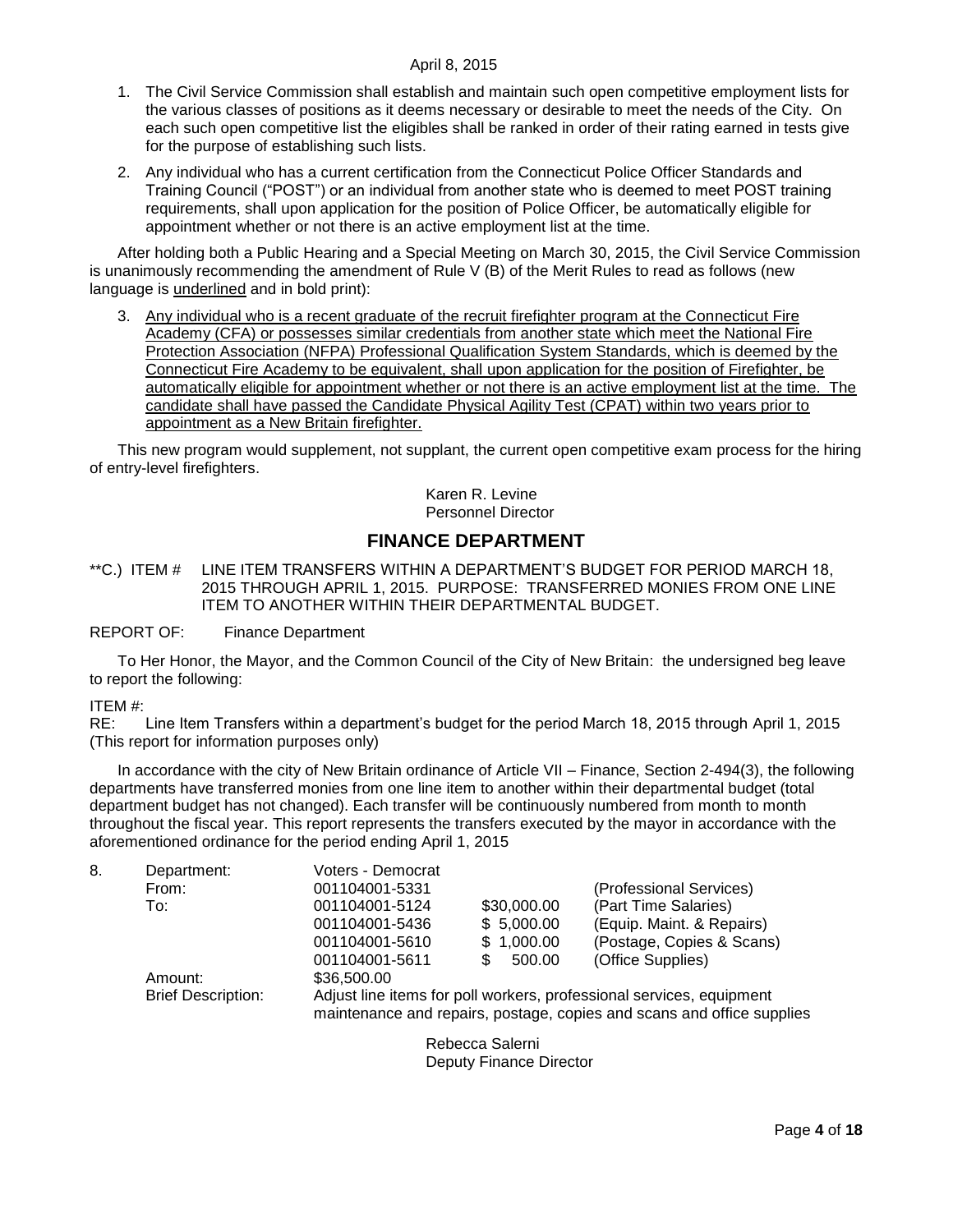# **PURCHASING DEPARTMENT**

<span id="page-4-0"></span>\*\*D.) ITEM # ON-CALL ENGINEERING SERVICES. PURPOSE: ADDITIONAL ENGINEERING WORK FOR THE ELAM STREET WATER TANK REPLACEMENT PROJECT BY TATE & HOWARD FOR \$24,000.

REPORT OF: Finance Dept., Purchasing Div.

To Her Honor, the Mayor, and the Common Council of the City of New Britain: the undersigned beg leave to report the following:

ITEM #:

RE: On-Call Engineering Services DATE: April 8, 2015

The following on-call engineering project has been requisitioned following the award by the Common Council for on-call engineering contracts, Bid #3806, approved at its Regular Meeting of January 14, 2015. This project was presented and approved by the Water Commission at their April 7, 2015 meeting.

| Project Name: | Elam Street Water Tank Replacement Project                        |
|---------------|-------------------------------------------------------------------|
| Vendor:       | Tata & Howard. Inc.                                               |
| Amount:       | \$24,000,00                                                       |
| Line Items:   | 9303501100-5331 Water Capital Improvements, Professional Services |
| Requested By: | <b>Public Works Department, Utilities Division</b>                |

Scope: Tata & Howard will provide fifty-five (55) hours of construction administrative services during the sixty (60) additional days it will take to complete the additional work needed for the installation of the new Elam Street Water Tank. They will consult daily with the Utilities Division's staff to make sure the new Water Tank and additional work is being installed to specifications. They will also provide one hundred and twelve (112) additional hours of construction administration services to attend on-site progress meetings every two (2) weeks with the contractor to answer any questions they may have regarding the project. Tata & Howard will continue to attend meetings with the Utilities Division and the Connecticut Department of Public Health to inform them of the status of the Water Tank replacement project and to answer any new questions they may have regarding the project.

RESOLVED: That the Purchasing Agent be and is hereby authorized to issue a Purchase Order for \$24,000.00 to Tata & Howard for the additional engineering work needed to the completion of the Elam Street water Tank Replacement Project.

> Jack Pieper Purchasing Agent

### <span id="page-4-1"></span>\*\*E.) ITEM # EMERGENCY PURCHASE ORDER. PURPOSE: REPLACEMENT OF A TRANSFER CASE ON A VACUUM TRUCK FOR THE PUBLIC WORKS DEPT. BY BARH SALES FOR \$30,000.

REPORT OF: Finance Dept., Purchasing Division

To Her Honor, the Mayor, and the Common Council of the City of New Britain: the undersigned beg leave to report the following:

ITEM #:

RE: Emergency Purchase Order (Informational Report Only)

DATE: April 8, 2015

In accordance with City Code of Ordinances, Chapter 2, Article VIII, Division V, Section 2-606a, an emergency purchase order was authorized by the Mayor and issued to the vendor listed below on April 1, 2015

#### Supplier Item Unit Price

| Bahr Sales Inc.  | Replacement of a Transfer Case on |             |
|------------------|-----------------------------------|-------------|
| Wallingford, CT. | a Vacuum Truck                    | \$30,000.00 |

The Purchasing Agent reports that no formal bid solicitation and advertisement as outlined in the Purchasing Ordinances were made for this item. In accordance with Section 2-606b of the City Code of Ordinances, the Purchasing Agent reports: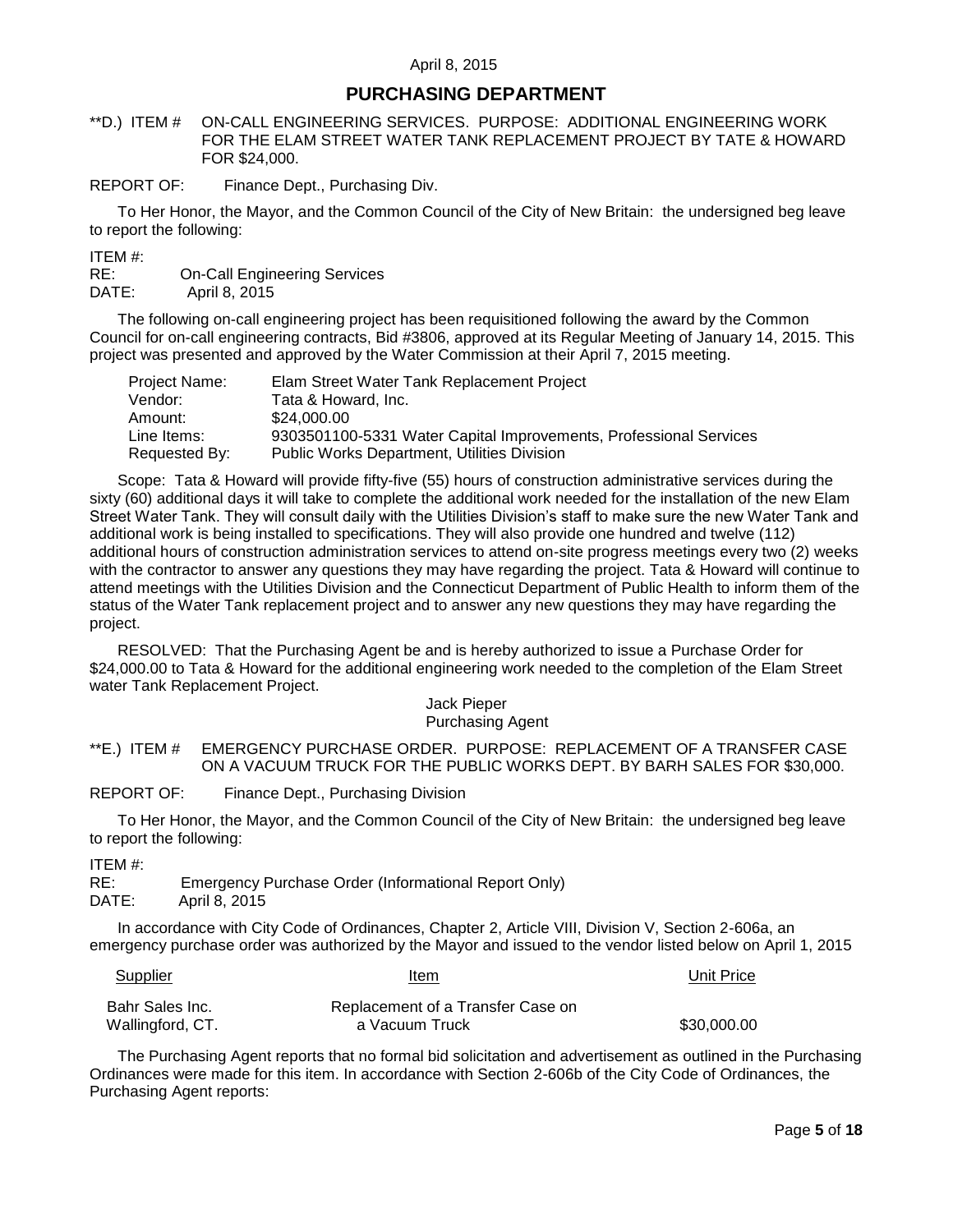An emergency purchase order was requested by the Public Works Department, to replace the Transfer Case on one of their Vacuum Trucks. The Transfer case is used to operate the Vacuum System on the Truck. The Vacuum System became inoperative when the gears in the Transfer Case failed. The gears could not be replaced and there was also internal damage to the Transfer Case. The Vacuum Truck is used to clean stoppages in sewer pipes and for cleaning street catch basins. The Public Works Department has an additional Vacuum Truck but it is also inoperative and they are waiting for parts to arrive to make repairs to it. The Vacuum trucks are a vital part of the day to day operations of the Public Works Department. Due to the urgency of getting this Vacuum Truck operational again it was found that Bahr Sales, Inc. had the replacement Transfer Case in stock and could install it immediately. Funding for these repairs came from the Public Works Department's account number 208315101-5660, Sewer Fund, Vehicle Damage and Equipment Supplies.

#### Jack Pieper Purchasing Agent

### <span id="page-5-0"></span>\*\*F.) ITEM # PUBLIC BID NO. 3818. PURPOSE: PURCHASE OF A NEW 2015 FORD TRANSIT 250 CARGO VAN FOR THE PUBLIC WORKS, UTILITIES DIVISION, FROM TASCA FORD FOR \$24,125.

### REPORT OF: Finance Dept., Purchasing Division

To Her Honor, the Mayor, and the Common Council of the City of New Britain: the undersigned beg leave to report the following:

#### ITEM #:

RE: Public Bid No. 3818, a new 2015 Ford Transit 250 Cargo Van for the New Britain Public Works Department, Utilities Division

DATE: April 08, 2015

Public Bid No. 3818 was solicited and received in accordance with the Purchasing Ordinances of the City of New Britain for the purchase of a new 2015 Ford Transit 250 Cargo Van for the Public Works Department, Utilities Division. The new Cargo Van will replace an existing Public Works Department, Utilities Division Cargo Van that has been utilized since 2007 and has been driven 121,733 miles. The funding for this purchase is within the Public Works Department, Utilities Division's account number, 9303501000-5436, Capital Equipment Expense, Maintenance and Repairs.

Invitations to bid were solicited and the bid was duly advertised in the New Britain Herald Newspaper, the City and State of Connecticut's Department of Administration Services websites and mailed to twelve (12) Ford Dealerships. The Purchasing Agent did not receive any letters from the Ford Dealers on the mailing list who indicated that they could not respond to the bid request. Responses were received as per attached.

The bids were reviewed for conformance to specifications by the Utilities Division's Administration and the Purchasing Agent. The Deputy Director of the Public Works Department is recommending that the existing van be traded-in to reduce the overall cost for the new Cargo Van. Therefore the Deputy Director of the Public Works Department is recommending that the bid for the new 2015 Ford Transit 250 Cargo Van be awarded to Tasca Ford of Berlin, CT who submitted the lowest bid and met all of the bid specifications. The bid results were presented to the Water Commission at their April 07, 2015 meeting. At this meeting they approved the Deputy Director of the Public Works Department's recommendation for the purchase of the new 2015 Ford Transit 250 Cargo Van with the trade-in of the existing Cargo Van from Tasca Ford of Berlin, CT.

RESOLVED: That the Purchasing Agent is hereby authorized to issue a Purchase Order to Tasca Ford of Berlin, CT for the purchase of the new 2015 Ford Transit 250 Cargo Van for \$24,125.00 which includes the trade-in price offered for the 2007 Cargo Van for the New Britain Public Works Department, Utilities Division, per the terms and specifications of Public Bid No. 3818.

> Jack Pieper Purchasing Agent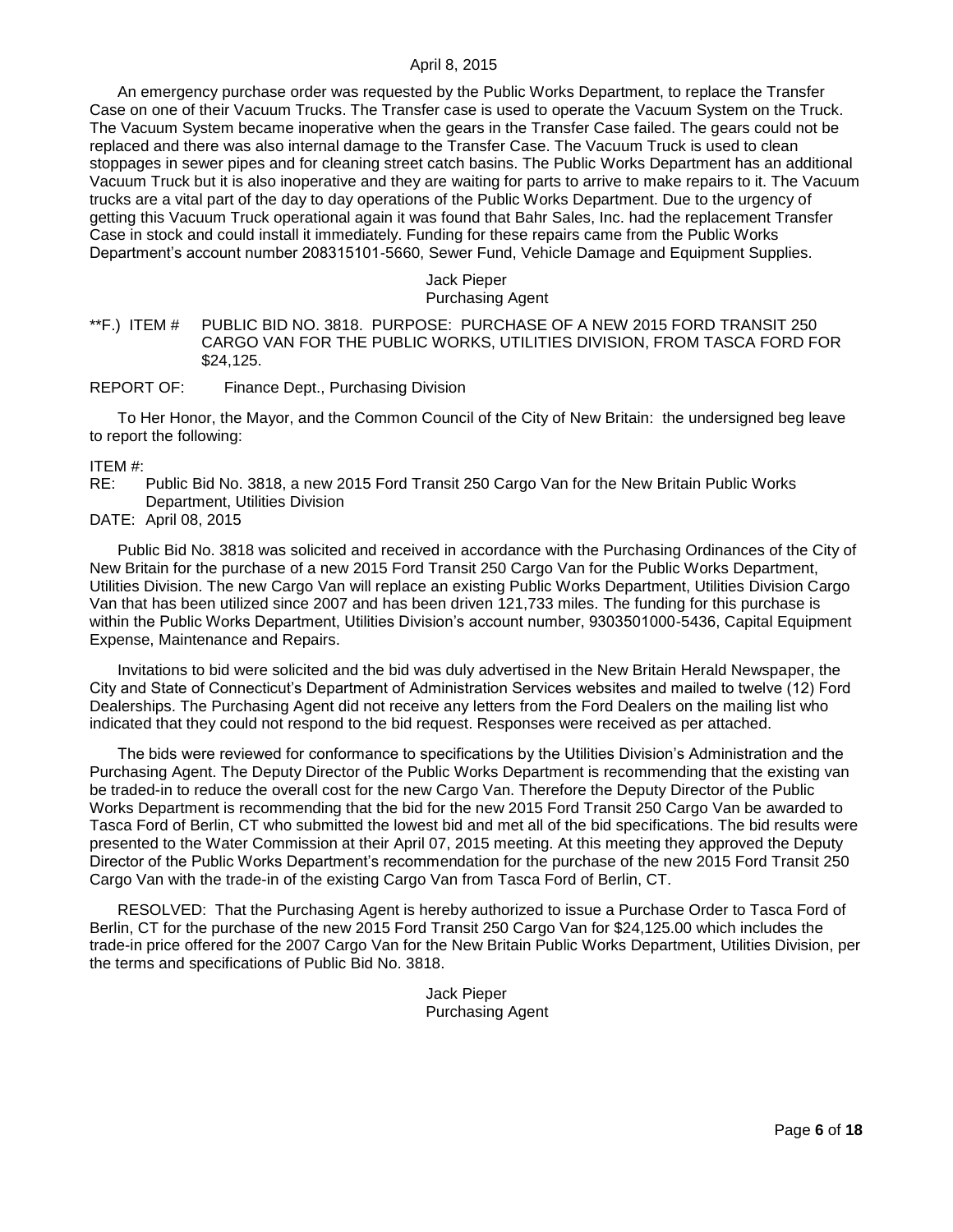# **BOARD OF POLICE COMMISSIONERS**

<span id="page-6-0"></span>\*\*G.) 33013 RESPONSE TO PETITION 33013. PURPOSE: REQUEST FOR THE BOARD OF POLICE COMMISSIONERS TO DESIGNATE THE AREA AROUND HRA, 180 CLINTON STREET, AS A "SCHOOL ZONE".

### REPORT OF: THE BOARD OF POLICE COMMISSIONERS

To Her Honor, the Mayor, and the Common Council of the City of New Britain: the undersigned beg leave to report the following:

ITEM #: 33013

RE: Common Council Petition #33013 RE: Request that the Board of Police Commissioners designate the area around HRA, 180 Clinton Street, as a "School Zone" pursuant to Connecticut General Statutes Sec. 14-212B(B)(2).

Date: March 24, 2015

This request was submitted with the belief that a "School Zone" designation would alter their flow of traffic, which it would not. Two (2) City schools have bus stops on Fern Street and parents dropping off or picking up students at these bus stops impede traffic for arriving students at HRA. Joan Pena, from HRA, will contact the New Britain Board of Education and request that the bus stops be moved. The Traffic Safety Bureau supervisor recommends that this request be denied.

The Board voted to deny this request to designate the area around HRA, 180 Clinton Street, as a "School Zone" pursuant to Connecticut General Statutes Sec. 14-212B(B)(2).

> Jack W. Ferguson II Clerk of the Board

<span id="page-6-1"></span>\*\*H.) 33014 RESPONSE TO PETITION 33014. PURPOSE: REVIEW OF ON-STREET PARKING SITUATION ON ONEIDA STREET FOR THE POSSIBILITY OF RESTRICTING PARKING TO ONE SIDE OF THE ROAD.

REPORT OF: THE BOARD OF POLICE COMMISSIONERS

To Her Honor, the Mayor, and the Common Council of the City of New Britain: the undersigned beg leave to report the following:

- ITEM #: 33014
- RE: Common Council Petition #33014 RE: Please review the on-street parking situation on Oneida Street for the possibility of restricting parking to one side of the road.
- Date: March 24, 2015

The Traffic Safety Bureau supervisor traveled the area and found Oneida Street to be narrow and when vehicles are parked on both sides of the street, travel is severely restricted. It is recommended to post "NO PARKING" signs on the west side of Oneida Street from Commonwealth Avenue to Eddie Glover Boulevard.

The Board voted to approve this request to post "NO PARKING" signs on the west side of Oneida Street from Commonwealth Avenue to Eddie Glover Boulevard.

> Jack W. Ferguson II Clerk of the Board

# **NEW RESOLUTIONS**

<span id="page-6-2"></span>1.) ITEM # GENERAL FUND BUDGET TRANSFER. PURPOSE: TRANSFER OF \$10,000 FROM THE CITY'S CONTINGENCY ACCOUNT TO FUND THE FY15 MEMORIAL DAY PARADE. S. BLACK, D. DEFRONZO, J. GIANTONIO, E. MAGNUSZEWSKI, D. SALERNO

Item # RE: Memorial Day Parade 2015

To Her Honor, the Mayor, and the Common Council of the City of New Britain: the undersigned beg leave to recommend the adoption of the following:

Overview: Every year the City of New Britain has a Memorial Day Parade and money is budgeted in the Parks, Recreation and Community Services Department to fund this festivity. In the FY 15, due to the current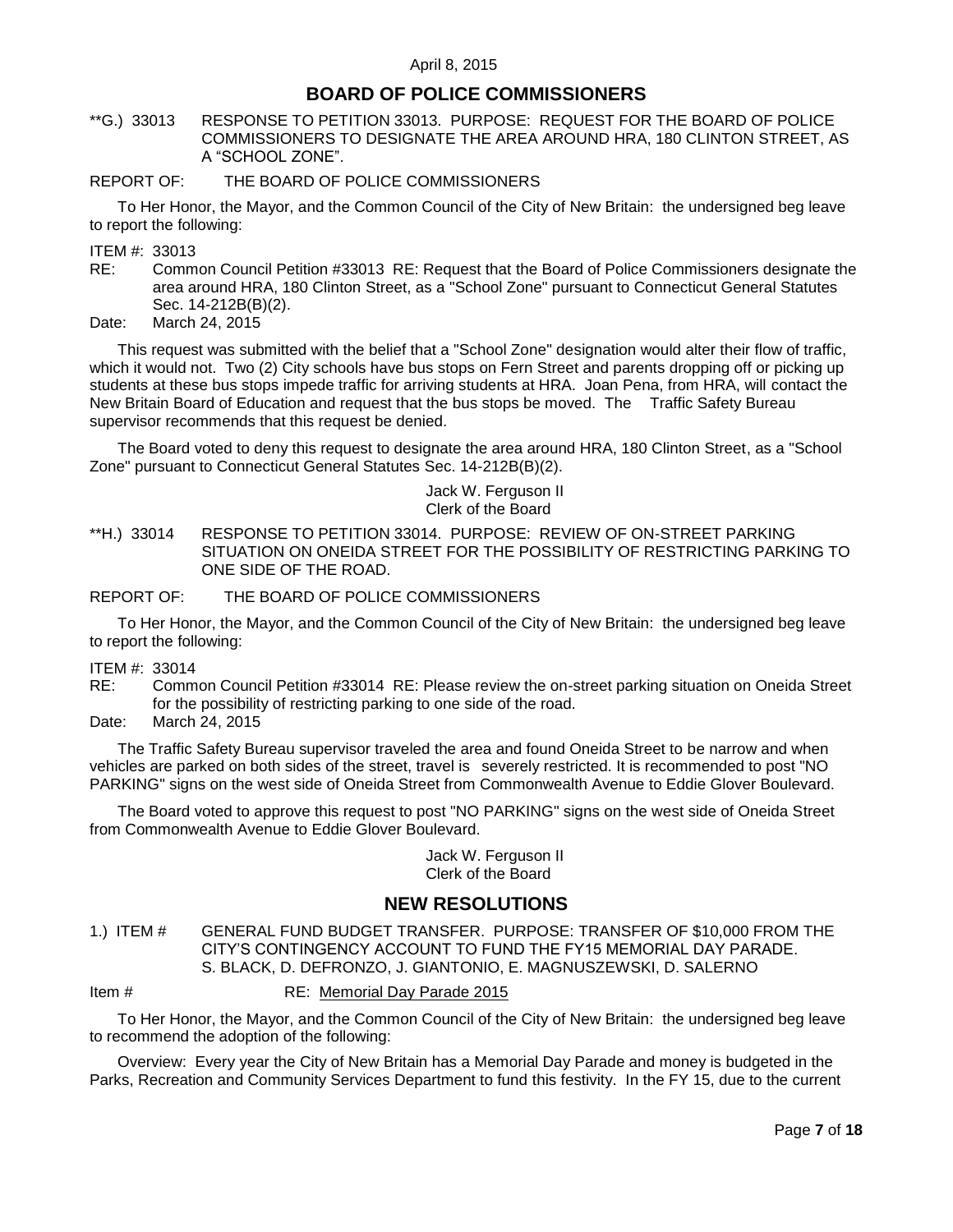economic situation of the City, this line item was not funded. This resolution is to fund the FY 15 Memorial Day Parade for the City of New Britain.

Whereas, the Parks, Recreation and Community Services Department at the City of New Britain is responsible for making all the arrangements for the Memorial Day Parade. The Department is requesting \$10,000 in order to pay for the Memorial Day Parade bands and entertainment, and

Whereas, there are monies available for this purpose under the City's Contingency account, Therefore, Be it

Resolved, that the FY 2014-2015 General Fund Budget be transferred for this purpose as follows:

| Decrease              |                                                      |    |        |
|-----------------------|------------------------------------------------------|----|--------|
| Expenditure:          |                                                      |    |        |
| 001625101-5871        | Admin & Contingency - Contingency                    | S  | 10,000 |
| Increase Expenditure: |                                                      |    |        |
| 001420001-5440        | Recreation Programs - Rentals/Supplies               | \$ | 7,000  |
| 001420001-5550        | Recreation Programs - Advertising                    | S  | 1,000  |
| 001420001-5659        | Recreation Programs - Operating Materials & Supplies |    | 2,000  |
|                       | Total                                                |    | 10,000 |

Alderwoman Shirley Black Alderman David DeFronzo Alderman Jamie Giantonio Alderwoman Eva Magnuszewski Alderman Daniel Salerno

### <span id="page-7-0"></span>2.) ITEM # APRIL 2015 AS AUTISM AWARENESS MONTH. PURPOSE: TO PROMOTE AWARENESS AND EDUCATE THE PUBLIC ABOUT AUTISM AND ISSUES WITHIN THE AUSTISM COMMUNITY. M. TRUEWORTHY

Item # RE: April 2015 as Autism Awareness Month

To Her Honor, the Mayor, and the Common Council of the City of New Britain: the undersigned beg leave to recommend the adoption of the following:

WHEREAS; Autism spectrum disorder (ASD) and autism are both general terms for a group of complex disorders of brain development. These disorders are characterized, in varying degrees, by difficulties in social interaction, verbal and nonverbal communication and repetitive behaviors. They include autistic disorder, Rett syndrome, childhood disintegrative disorder, pervasive developmental disorder - not otherwise specified (PDD-NOS) and Asperger syndrome; and

WHEREAS; the following facts about autism:

Autism now affects 1 in 68 children: 1 in every 54 boys and 1 in every 189 girls

More children will be diagnosed with autism than with AIDs, diabetes and cancer combined

Autism is the fastest-growing serious developmental disability in the U.S.

It is estimated that there are over 1.5 million people in the United States with autism

Autism receives less than 5% of government research funding of many less prevalent childhood diseases

There is no medical detection or cure for autism; and

WHEREAS; the Eighth Annual World Autism Awareness Day is April 2, 2015. Every year, autism organizations around the world celebrate the day with unique fundraising and awareness-raising events; and

WHEREAS; the Autism Society has been celebrating National Autism Awareness Month since the 1970s. The United States recognizes April as a special opportunity for everyone to educate the public about autism and issues within the autism community; and

WHEREAS; the Parks, Recreation and Community Services Division- Disabilities Programs also acknowledge the importance of autism awareness; NOW, THEREFORE, BE IT

RESOLVED; by the Common Council and Mayor of the City of New Britain, to recognize that April is designated as "Autism Awareness Month".

Alderman Michael Trueworthy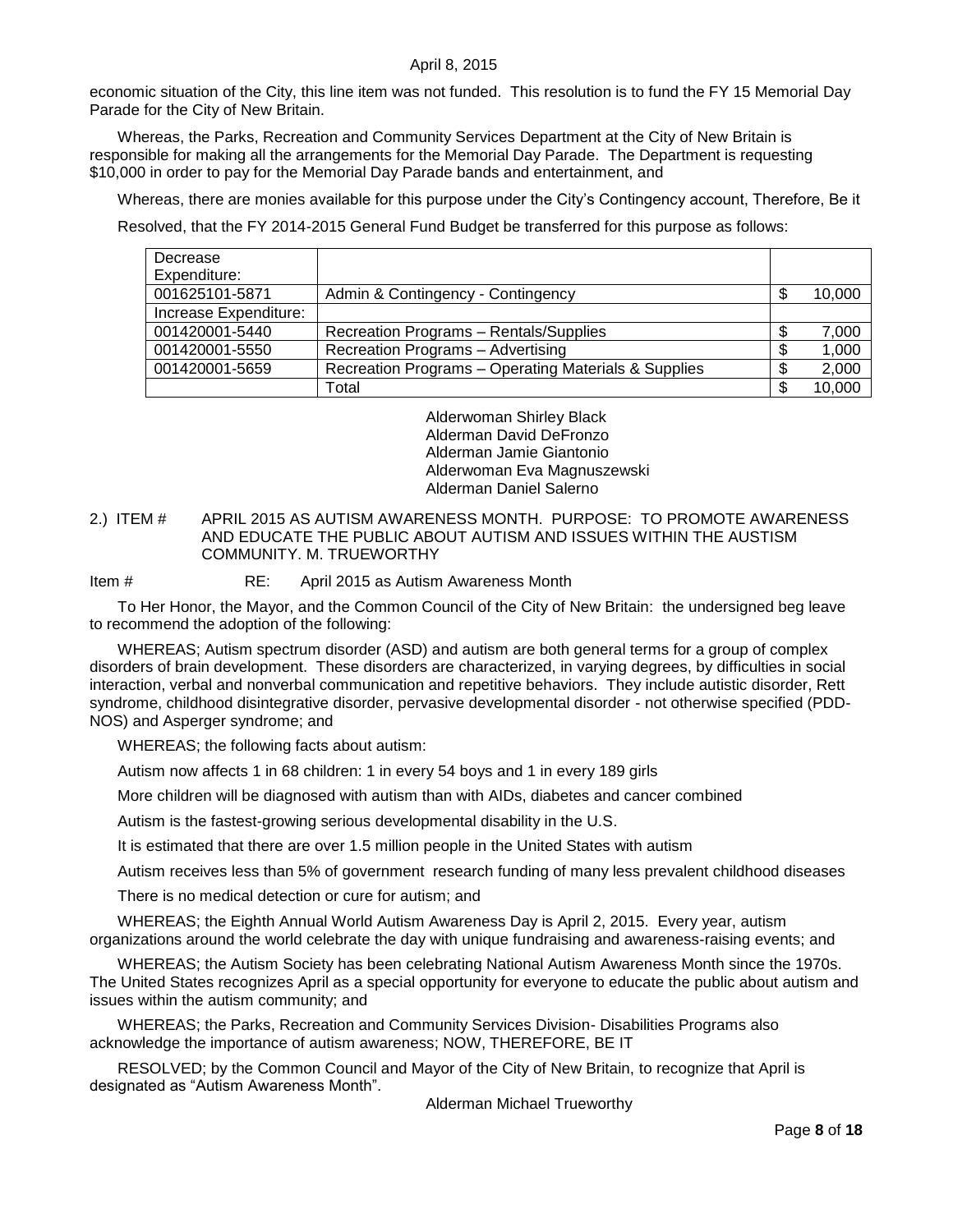### <span id="page-8-0"></span>3.) ITEM # MONTH OF APRIL AS FAIR HOUSING MONTH. PURPOSE: PROCLAIMING AND PROMOTING THE RIGHT TO LIVE FREE OF DISCRIMINATORY HOUSING PRACTICES. T. COLLINS, E. SANCHEZ

### Item # RE: Supporting National Fair Housing Month

To Her Honor, the Mayor, and the Common Council of the City of New Britain: the undersigned beg leave to recommend the adoption of the following:

Resolution Summary: Purpose: Recognizing, promoting and supporting the month of April as National Fair Housing Month in the City of New Britain

WHEREAS; April 11, 2015 marks the 47<sup>th</sup> Anniversary of the passage of the Civil rights Act of 1968, which was meant as a follow up to the Civil rights Act of 1964. The 1968 act expanded on previous acts and prohibited discrimination concerning the sale, rental and financing of housing based on race, religion, national origin, sex, (and as amended) disability and familial status. Title VIII of the Act is also known as the Fair Housing Act of 1968; and

WHEREAS; each year the U.S. Department of Housing and Urban Development (HUD) and communities and organizations across the country recognize Fair Housing Month by hosting an array of activities that enhance the community's awareness of their fair housing rights and highlight the national commitment to end housing discrimination; and

WHEREAS; an open and inclusive community committed to equal housing opportunity creates a diversity of people and cultures which greatly enhances every work and educational environment; and

WHEREAS; the City of New Britain is committed to upholding these laws, and realizes that these laws must be supplemented by an Affirmative Statement publicly endorsing the right of all people to full and equal housing opportunities in the neighborhood of their choice.

WHEREAS; the Mayor as well as the Common Council of the City of New Britain, the City of New Britain Parks, Recreation and Community Services and Commission on Human Rights and Opportunities and Fair Rent Commission are committed to upholding the Fair Housing Law, Title VIII of the Civil Rights Act of 1968 by continuing to address discrimination in our community, to support programs that will educate the public about the right to equal housing opportunities, and to plan partnership efforts with other organizations to help assure every New Britain resident of their right to fair housing.

NOW THEREFORE, BE IT RESOLVED; the City of New Britain endorses a Fair Housing Policy, Sec. 2- 198 of the City's Ordinance, to ensure that no person shall discriminate with respect to housing in the City in violation of any federal, state, or local law.

Alderwoman Tonilynn Collins Alderman Emmanuel Sanchez

<span id="page-8-1"></span>4.) ITEM # LITTLE POLAND FESTIVAL. PURPOSE: LICENSE TO BE ISSUED FOR PURPOSE OF CONDUCTING A FESTIVAL. D. DEFRONZO, D. NAPLES, R. SMEDLEY

Item # RE: Little Poland Festival

To Her Honor, the Mayor, and the Common Council of the City of New Britain: the undersigned beg leave to recommend the adoption of the following:

RESOLVED; by the Common Council of the City of New Britain that the Mayor be and is hereby authorized to issue to the Polish Foundation of New Britain, said licenses as may be issued under Chapter 5, Section 5-15 through 5-22, of the Code of Ordinances, for Sunday, April 26, 2015, between the hours of 11:00 AM to 6:00 PM for the purpose of conducting the annual "Little Poland Festival" on Broad Street. The organization is also requesting that the Police Department allow the closure of Broad Street from Gold Street to High Street and the closure of Grover Street from Orange Street to Lyman Street. Horace Street access to Broad Street would also be closed.

> Alderman David DeFronzo Alderman Don Naples Alderman Robert Smedley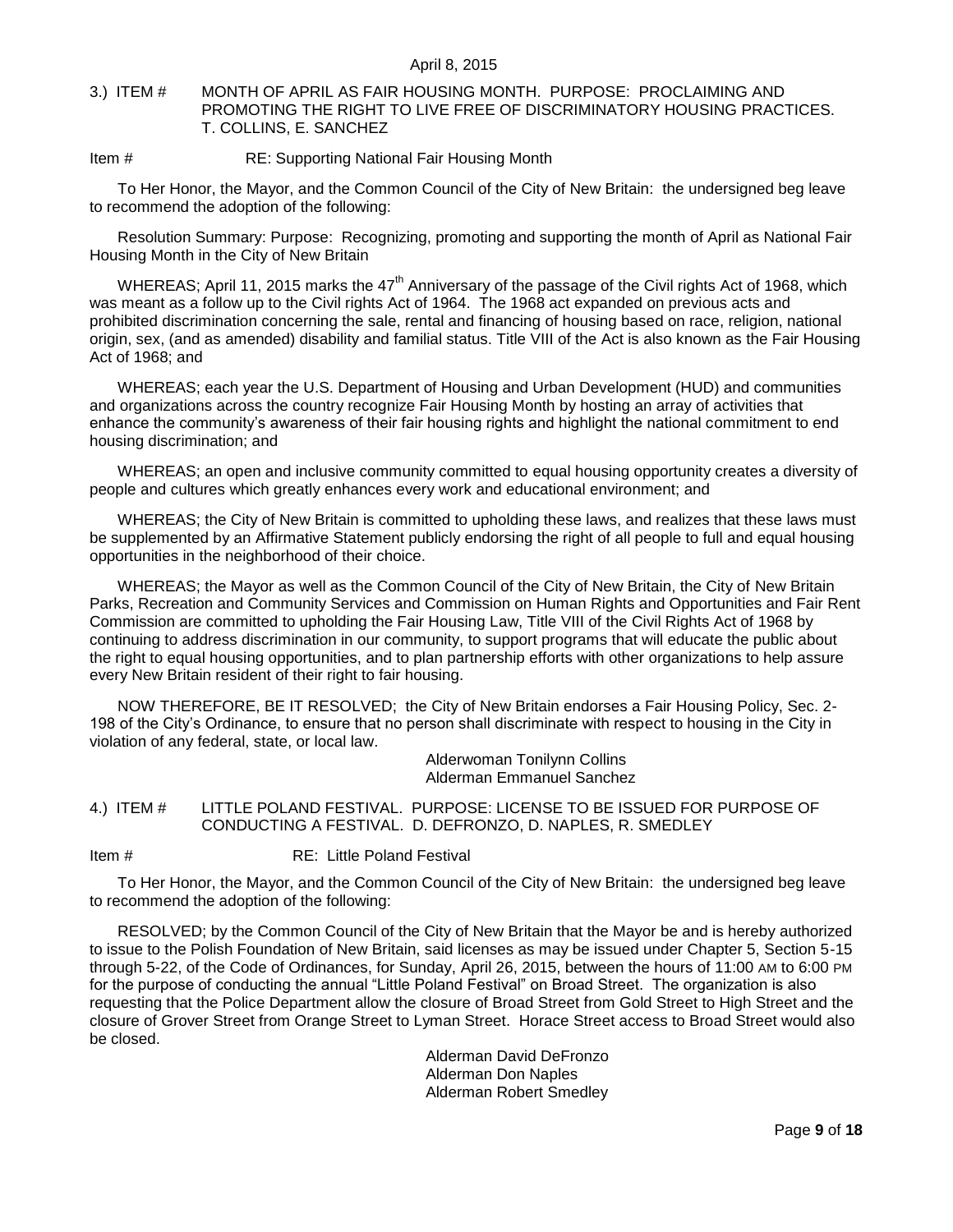### <span id="page-9-0"></span>5.) ITEM # SACRED HEART CHURCH "ODPUST" FESTIVAL. PURPOSE: LICENSE TO BE ISSUED FOR PURPOSE OF CONDUCTING A FESTIVAL. D. DEFRONZO, D. NAPLES, R. SMEDLEY

Item # RE: Sacred Heart Church "Odpust" Festival

To Her Honor, the Mayor, and the Common Council of the City of New Britain: the undersigned beg leave to recommend the adoption of the following:

RESOLVED; by the Common Council of the City of New Britain that the Mayor be and is hereby authorized to issue to the Sacred Heart Church said licenses as may be issued under Chapter 5, Section 5-15 through 5- 22, of the Code of Ordinances for Friday, June 26, 2015, and Saturday, June 27, 2015, for the purpose of conducting their annual parish festival "Odpust" on the Sacred Heart Church grounds, Broad Street and Gold Street, New Britain, Connecticut.

> Alderman David DeFronzo Alderman Don Naples Alderman Robert Smedley

### <span id="page-9-1"></span>6.) ITEM # PULASKI CLUB BAZAAR/CARNIVAL. PURPOSE: LICENSE TO BE ISSUED FOR PURPOSE OF CONDUCTING A BAZAAR/CARNIVAL. D. DEFRONZO, D. NAPLES, R. SMEDLEY

Item # RE: Pulaski Club Bazaar/Carnival

To Her Honor, the Mayor, and the Common Council of the City of New Britain: the undersigned beg leave to recommend the adoption of the following:

RESOLVED; by the Common Council of the City of New Britain that the Mayor be and is hereby authorized to issue to the Pulaski Club, Inc., said licenses as may be issued under Chapter 5, Section 5-15 through 5-22, of the Code of Ordinances for Thursday, April 23, 2015, Friday, April 24, 2015, Saturday, April 25, 2015, from 5:00 PM to 10:00 PM, and Sunday, April 26, 2015, from 12:00 PM until 6:00 PM, for the purpose of conducting a bazaar/carnival in the Pulaski Club parking lot at 89 Grove Street, New Britain, Connecticut. The organization is also requesting that the police department allow the closure of Grove Street between Broad Street and Orange Street to vehicular traffic during the times of the bazaar/carnival.

> Alderman David DeFronzo Alderman Don Naples Alderman Robert Smedley

<span id="page-9-2"></span>7.) ITEM # POLISH COUNCIL OF GREATER NEW BRITAIN "DOZYNKI" FESTIVAL. PURPOSE: LICENSE TO BE ISSUED FOR PURPOSE OF CONDUCTING A FESTIVAL. D. DEFRONZO

Item # RE: Dozynki Festival

To Her Honor, the Mayor, and the Common Council of the City of New Britain: the undersigned beg leave to recommend the adoption of the following:

RESOLVED; by the Common Council of the City of New Britain that the Mayor be and is hereby authorized to issue to the Polish Council of Greater New Britain, said licenses as may be issued under Chapter 5, Section 5-15 through 5-22, of the Code of Ordinances for Saturday, August 22, 2015, and Sunday, August 23, 2015, for the purpose of conducting the Annual "Dozynki" Festival at the Polish Falcon "Polanka" Field on Farmington Avenue, New Britain, Connecticut.

Alderman David DeFronzo

<span id="page-9-3"></span>8.) ITEM # OPM GRANT – BUDGET ADOPTION. PURPOSE: GRANT FUNDING FOR COMMUNITY POLICING OUTREACH EVENTS AND PROACTIVE INVESTIGATIONS AND OPERATIONS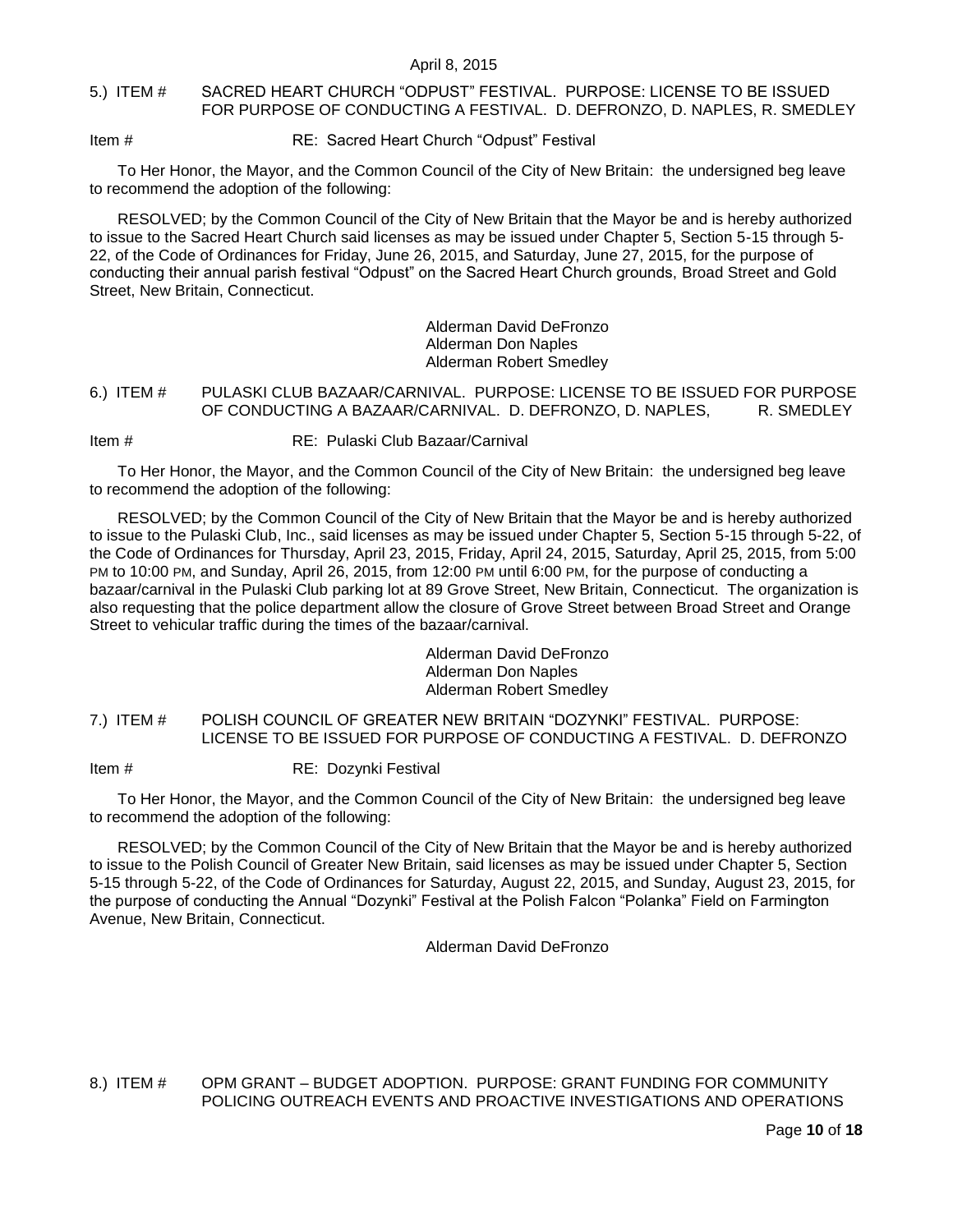FOCUSING ON GUN VIOLENCE, GANG VIOLENCE, DRUG CRIME, DOMESTIC VIOLENCE AND SEXUAL ASSULT. S. BIELINSKI, C. CARLOZZI, JR., W. PABON, E. SANCHEZ, R. **SMEDLEY** 

### Item # RE: Budget Adoption – Police Department

To Her Honor, the Mayor, and the Common Council of the City of New Britain: the undersigned beg leave to recommend the adoption of the following:

WHEREAS, the State Office of Policy and Management (OPM) has awarded the New Britain Police Department a \$34,000 grant to fund Community Policing Outreach Events and to support police personnel conducting proactive targeted investigations and operations in particular neighborhoods focusing on gun violence, gang violence, drug crime, domestic violence and sexual assaults, and

WHEREAS, the purpose of this resolution is to formally allocate these funds in a budget amendment for the period April 15, 2015 to December 31, 2015, and THEREFORE BE IT

RESOLVED, that Mayor Erin Stewart is authorized to execute all grant documents with the State Office of Policy and Management on behalf of the City of New Britain, and FURTHERMORE

RESOLVED, that a budget amendment to formally appropriate \$34,000, and authorization to use police overtime to staff neighborhood outreach events and hire officers to conduct proactive targeted investigations and operations in particular neighborhoods as follows:

| Revenue:       |                                             |          |
|----------------|---------------------------------------------|----------|
| 269211154-4222 | Revenue – State of CT                       | \$34,000 |
| Expenditures:  |                                             |          |
| 269211154-5122 | OT- Neighborhood Events/Targeted Operations | \$34,000 |

Ald. Suzanne Bielinski - Police Liaison

Ald. Carlo Carlozzi, Jr. - Police Liaison

Ald. Wilfredo Pabon - Police Liaison

Ald. Emmanuel Sanchez - Police Liaison

Ald. Robert Smedley - Police Liaison

### <span id="page-10-0"></span>9.) ITEM # BUDGET APPROPRIATION – POLICE DEPT. PURPOSE: FEDERAL HIGHWAY SAFETY FUNDING FOR OVERTIME TO SUPORT "DISTRACTED DRIVING HIGH VISIBILITY ENFORCEMENT" FROM APRIL 2015 TO SEPTEMBER 2015. S. BIELINSKI, C. CARLOZZI, JR., W. PABON, E. SANCHEZ, R. SMEDLEY

Item # RE: Budget Appropriation – Police Department

To Her Honor, the Mayor, and the Common Council of the City of New Britain: the undersigned beg leave to recommend the adoption of the following:

WHEREAS, the Connecticut Department of Transportation's Division of Highway Safety has made available Federal highway safety funds for overtime to support "Distracted Driving High Visibility Enforcement" efforts from April 2015 to the end of September 2015, and

WHEREAS, in accordance with Federal requirements, all initial allowable expenses will be provided for by the City and reimbursable on a 75% basis, and

RESOLVED, that the Police Department has authority to accept a grant in the sum of \$53,300.

RESOLVED, that Mayor Erin Stewart is authorized to execute all grant documents with the State of Connecticut DOT on behalf of the City of New Britain for the Distracted Driving High Visibility Enforcement Program grant in the sum of \$53,300 to provide Federal dollars for overtime to target those that choose to engage in distractive practices while driving, thus making City streets safer, and,

RESOLVED, that the sum of \$53,300 be appropriated within the special revenue account structure as follows: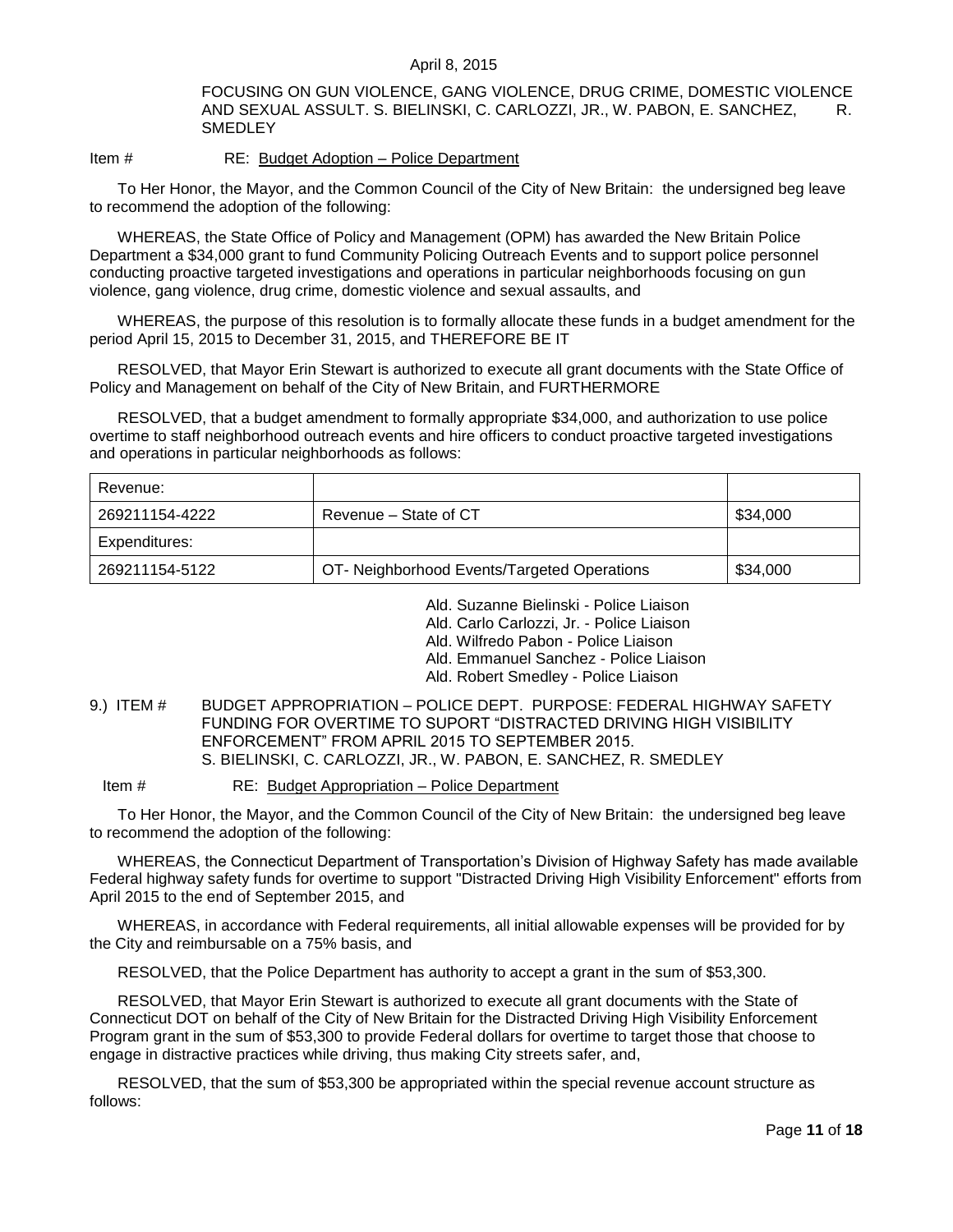April 8, 2015

| Revenue:       |                                                                                                                              |          |
|----------------|------------------------------------------------------------------------------------------------------------------------------|----------|
| 288211153-4223 | <b>Federal Revenue</b>                                                                                                       | \$53,300 |
| Expenditures:  |                                                                                                                              |          |
| 288211153-5122 | OT-Distracted Driving High Visibility Enforcement                                                                            | \$53,300 |
|                | Ald, Suzanne Bielinski - Police Liaison<br>Ald. Carlo Carlozzi, Jr. - Police Liaison<br>Ald. Wilfredo Pabon - Police Liaison |          |

Ald. Emmanuel Sanchez - Police Liaison

Ald. Robert Smedley - Police Liaison

## <span id="page-11-0"></span>10.) ITEM # PROPOSED AMENDMENT TO THE CODE OF ORDINANCES. PURPOSE: AMEND FEE REQUIREMENT EXCEPTIONS FOR COPYING AND SCANNING OF PUBLIC RECORDS AND TO INCLUDE A DEFINITION OF INDIGENT. D. NAPLES

#### Item  $\#$  RE:

To Her Honor, the Mayor, and the Common Council of the City of New Britain: the undersigned beg leave to recommend the adoption of the following:

### Resolution Summary: INTENT AND PURPOSE:

To revise Section 2-10 of the Code of Ordinances to provide for the Common Council of the City of New Britain to change the fee requirement exceptions for copying and scanning of public records and to include a definition of indigent.

BE IT ORDAINED BY THE COMMON COUNCIL OF THE CITY OF NEW BRITAIN that SECTION 2-10 of the Code of Ordinances, City of New Britain, be amended as follows: (inserted text appears in underline; deleted text appears in strikethrough; new sections begin with the word [new]. Sec. 2-10. Freedom of information.

(a) Definitions. As used in this section, the following words and phrases shall have the following meanings, except where such terms are used in a context which clearly indicates the contrary:

- (1) Public agency or agency means:
	- (A) Any department, board, commission, or official of the City of New Britain, including any committee of, or created by, any such department, board, commission, or official;
	- (B) The common council or any of its committees; or
	- (C) Any person to the extent such person is deemed to be the functional equivalent of a public agency pursuant to law.
- (2) Meeting means any hearing or other proceeding of a public agency, any convening or assembly of a quorum of a multimember public agency, and any communication by or to a quorum of a multimember public agency, whether in person or by means of electronic equipment, to discuss or act upon a matter over which the public agency has supervision, control, jurisdiction or advisory power. "Meeting" does not include: Any meeting of a personnel search committee for executive level employment candidates; any chance meeting, or a social meeting neither planned nor intended for the purpose of discussing matters relating to official business; strategy or negotiations with respect to collective bargaining; a caucus of members of a single political party notwithstanding that such members also constitute a quorum of a public agency; an administrative or staff meeting of a single-member public agency; and communication limited to notice of meetings of any public agency or the agendas thereof. A quorum of the members of a public agency who are present at any event which has been noticed and conducted as a meeting of another public agency under the provisions of the Freedom of Information Act shall not be deemed to be holding a meeting of the public agency of which they are members as a result of their presence at such event.
- (3) Caucus means:
	- (A) A convening or assembly of the enrolled members of a single political party who are members of a public agency within the state or a political subdivision, or
	- (B) The members of a multimember public agency, which members constitute a majority of the membership of the agency, or the other members of the agency who constitute a minority of the membership of the agency, who register their intention to be considered a majority caucus or minority caucus, as the case may be, for the purposes of the Freedom of Information Act, provided:
		- (i) The registration is made with the office of the town and city clerk;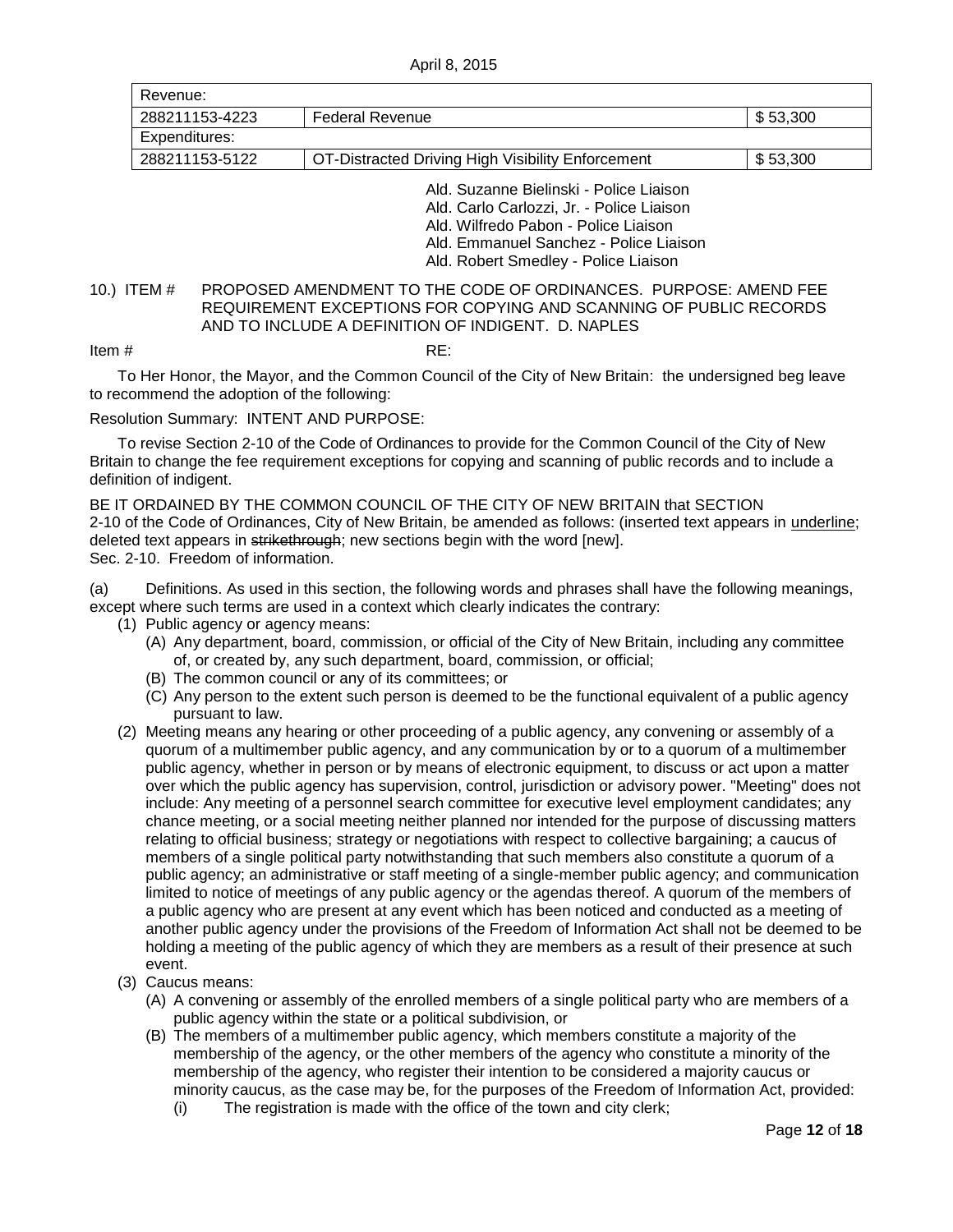- (ii) No member is registered in more than one (1) caucus at any one (1) time;
- (iii) No such member's registration is rescinded during the member's remaining term of office; and
- (iv) A member may remain a registered member of the majority caucus or minority caucus regardless of whether the member changes his or her party affiliation.
- (4) Person means natural person, partnership, corporation, limited liability company, association or society.
- (5) Public records or files means any recorded data or information relating to the conduct of the public's business prepared, owned, used, received or retained by a public agency, or to which a public agency is entitled to receive a copy by law or contract, whether such data or information be handwritten, typed, tape-recorded, printed, photostated, photographed or recorded by any other method.
- (6) Executive sessions means a meeting of a public agency at which the public is excluded for one (1) or more of the following purposes:
	- (A) Discussion concerning the appointment, employment, performance, evaluation, health or dismissal of a public officer or employee, provided that such individual may require that discussion be held at an open meeting;
	- (B) Strategy and negotiations with respect to pending claims or pending litigation to which the public agency or a member thereof, because of the member's conduct as a member of such agency, is a party until such litigation or claim has been finally adjudicated or otherwise settled;
	- (C) Matters concerning security strategy or the deployment of security personnel, or devices affecting public security;
	- (D) Discussion of the selection of a site or the lease, sale or purchase of real estate by the city when publicity regarding such site, lease, sale, purchase or construction would cause a likelihood of increased price until such time as all of the property has been acquired or all proceedings or transactions concerning same have been terminated or abandoned; and
	- (E) Discussion of any matter which would result in the disclosure of public records or the information contained therein described in subsection (d)(2) herein.
- (7) Personnel search committee means a body appointed by a public agency, whose sole purpose is to recommend to the appointing agency a candidate or candidates for an executive-level employment position. Members of a "personnel search committee" shall not be considered in determining whether there is a quorum of the appointing or any other public agency.
- (8) Pending claim means a written notice to an agency which sets forth a demand for legal relief or which asserts a legal right stating the intention to institute an action in an appropriate forum if such relief or right is not granted.
- (9) Pending litigation means:
	- (A) A written notice to an agency which sets forth a demand for legal relief or which asserts a legal right stating the intention to institute an action before a court if such relief or right is not granted by the agency;
	- (B) The service of a complaint against an agency returnable to a court which seeks to enforce or implement legal relief or a legal right; or
	- (C) The agency's consideration of action to enforce or implement legal relief or a legal right.
- (10)Governmental function means the administration or management of a program of a public agency, which program has been authorized by law to be administered or managed by a person, where:
	- (A) The person receives funding from the public agency for administering or managing the program;
	- (B) The public agency is involved in or regulates to a significant extent such person's administration or management of the program, whether or not such involvement or regulation is direct, pervasive, continuous or day-to-day; and
	- (C) The person participates in the formulation of governmental policies or decisions in connection with the administration or management of the program and such policies or decisions bind the public agency. "Governmental function" shall not include the mere provision of goods or services to a public agency without the delegated responsibility to administer or manage a program of a public agency.
- (b) General.
	- (1) It is hereby declared that it is the policy of the City of New Britain:
		- (A) To fully comply with the requirements of the State of Connecticut Freedom of Information Act as set forth in sections 1-200 through 1-242 of the Connecticut General Statutes, and
		- (B)That the public and each member of the public shall have the right to access to public records, documents, meetings and public notice of meetings in accordance with this section and the State of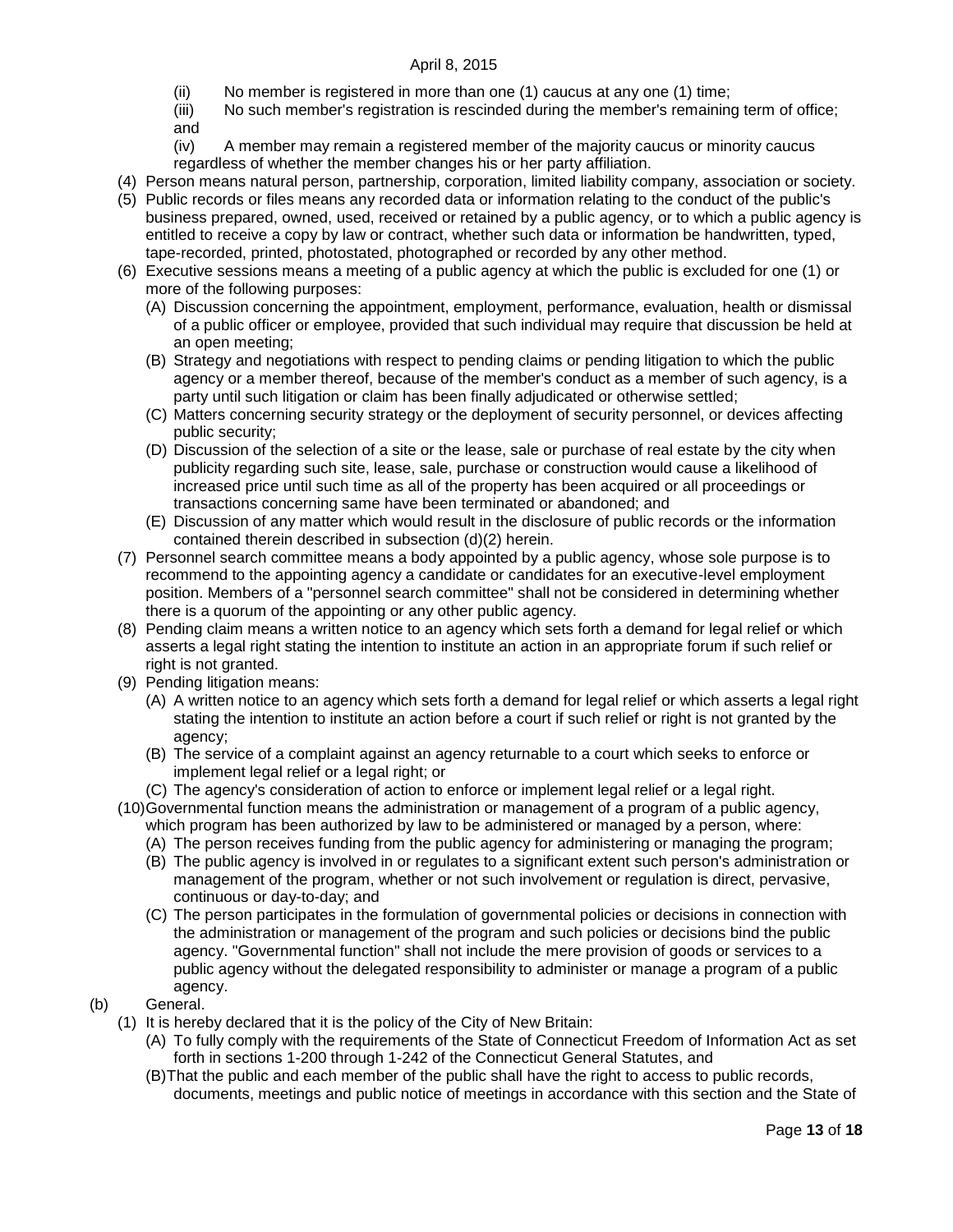Connecticut Freedom of Information Act as set forth in sections 1-200 through 1-242 of the Connecticut General Statutes.

- (2) Every public agency of the City of New Britain, including every department, board, commission, or official of the City of New Britain and the common council and all of its committees shall faithfully comply with this section and the State of Connecticut Freedom of Information Act as set forth in sections 1-200 through 1-242 of the Connecticut General Statutes.
- (3) To the extent that any provision of this article conflicts with sections 1-200 through 1-242 of the Connecticut General Statutes, the Connecticut General Statutes shall prevail. However, to the extent that any provision of this article provides greater access but does not conflict with the Connecticut General Statutes, this section shall prevail.
- (c) Access to meetings.
	- (1) The meetings of all public agencies, except executive sessions as defined herein, shall be open to the public. The votes of each member of any public agency upon any issue before such public agency shall be reduced to writing and made available for public inspection within forty-eight (48) hours and shall also be recorded in the minutes of the session at which taken, which minutes shall be available for public inspection within seven (7) days of the session to which they refer.
	- (2) The chairperson or secretary of any such public agency shall file, not later than January 31 of each year, with the town and city clerk the schedule of regular meetings of such public agency for the ensuing year, and no such meeting of any such public agency shall be held sooner than thirty (30) days after such schedule has been filed.
	- (3) The agenda of the regular meetings of every public agency shall be available to the public and shall be filed, not less than forty-eight (48) hours before the meetings to which they refer, in such agency's regular office or place of business, if there is such an office or place of business, and in the office of the town and city clerk. Upon the affirmative vote of two-thirds ( 2/3) of the members of a public agency present and voting, any subsequent business not included in such filed agendas may be considered and acted upon at such meetings.
	- (4) Notice of each special meeting of every public agency shall be given not less than twenty-four (24) hours' prior to the time of such meeting by filing a notice of the time and place thereof in the office of the town and city clerk. The clerk shall cause any notice received under this section to be posted in such clerk's office. Such notice shall be given not less than twenty-four (24) hours' prior to the time of the special meeting; provided in the case of emergency, any special meeting may be held without complying with the foregoing requirement for the filing of notice but a copy of the minutes of every such emergency special meeting adequately setting forth the nature of the emergency and the proceedings occurring at such meeting shall be filed with the town clerk not later than seventy-two (72) hours following the holding of said meeting. The notice shall specify the time and place of the special meeting and the business to be transacted. No other business shall be considered at such special meetings.
	- (5) No member of the public shall be required, as a condition to attendance at a meeting of any such body, to register the member's name, or furnish other information, or complete a questionnaire or otherwise fulfill any condition precedent to the member's attendance. However, any member of the public wishing to speak during public participation shall provide his/her name and address.
	- (6) A public agency may hold an executive session, as defined in (a)(3) of this section, only upon an affirmative vote of two-thirds ( 2/3) of the members of such body present and voting, taken at a public meeting and stating the reasons for such executive session, as defined in (a)(3) of this section.
	- (7) In determining the time within which or by when a notice, agenda, record of votes or minutes of a special meeting or an emergency special meeting are required to be filed under this section, Saturdays, Sundays, legal holidays and any day on which the office of the agency or the town and city clerk, as the case may be, is closed, shall be excluded.
- (d) Access to public records--Exempt records.
	- (1) Except as otherwise provided by any federal law or state statute, all records maintained or kept on file by any public agency, whether or not such records are required by any law or by any rule or regulation, shall be public records and every person shall have the right to:
		- (A) Inspect such records promptly during regular office or business hours;
		- (B) Copy such records; or
		- (C) Receive a copy of such records.

Any agency rule or regulation, or part thereof, that conflicts with the provisions of this subsection or diminishes or curtails in any way the rights granted by this subsection shall be void. Each such agency shall keep and maintain all public records in its custody at its regular office or place of business in an accessible place and, if there is no such office or place of business, the public records pertaining to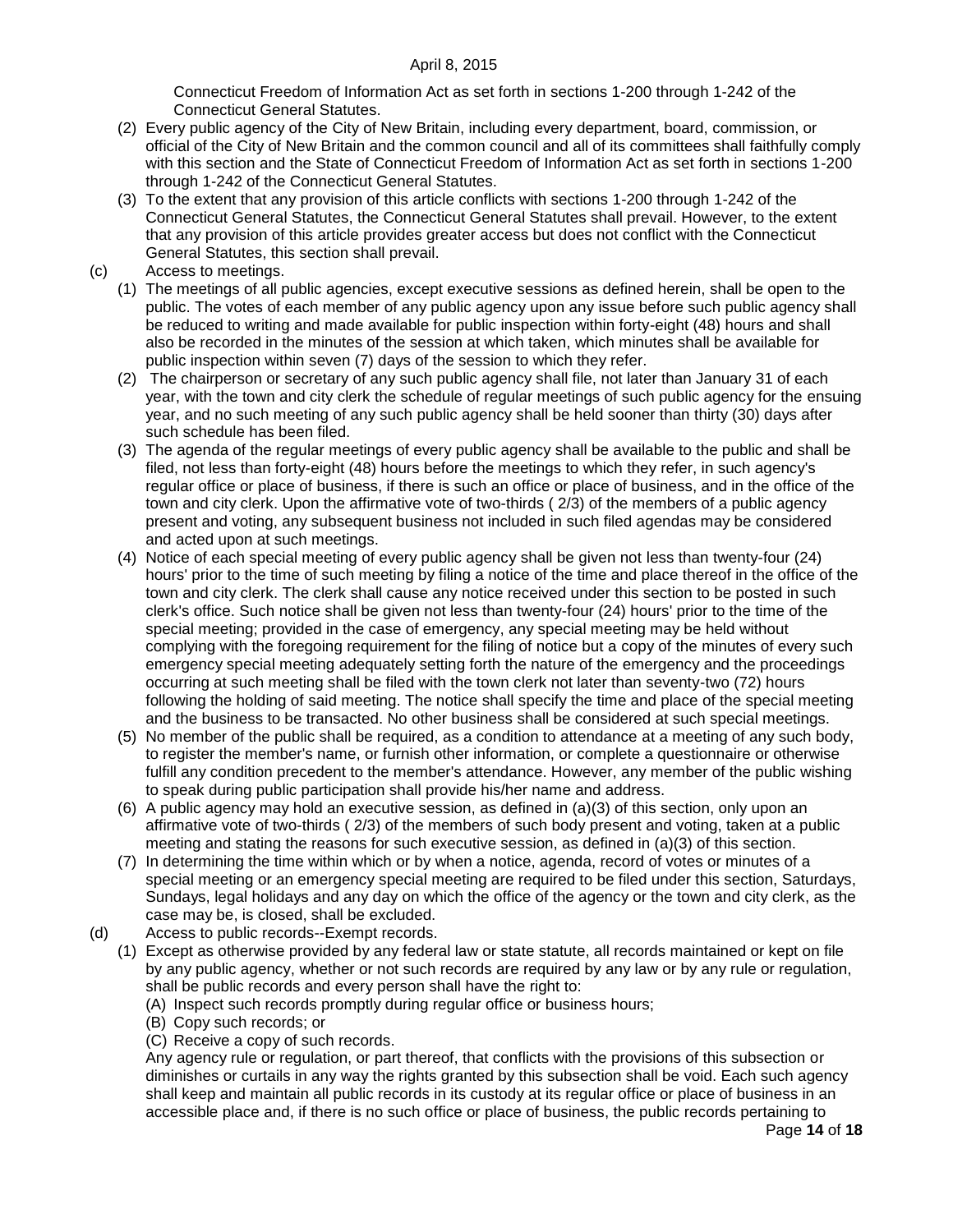such agency shall be kept in the office of the town and city clerk. Any certified record hereunder attested as a true copy by the clerk, chief or deputy of such agency or by such other person designated or empowered by law to so act, shall be competent evidence in any court of this state of the facts contained therein. Each such agency shall make, keep and maintain a record of the proceedings of its meetings.

- (2) Nothing in this section shall be construed to require disclosure of:
	- (A) Preliminary drafts or notes provided the public agency has determined that the public interest in withholding such documents clearly outweighs the public interest in disclosure;
	- (B) Personnel or medical files and similar files the disclosure of which would constitute an invasion of personal privacy;
	- (C) Records of law enforcement agencies not otherwise available to the public which records were compiled in connection with the detection or investigation of crime, if the disclosure of said records would not be in the public interest because it would result in the disclosure of:
		- 1. The identity of informants not otherwise known or the identity of witnesses not otherwise known whose safety would be endangered or who would be subject to threat or intimidation if their identity was made known;
		- 2. Signed statements of witnesses;
		- 3. Information to be used in a prospective law enforcement action if prejudicial to such action;
		- 4. Investigatory techniques not otherwise known to the general public;
		- 5. Arrest records of a juvenile, which shall also include any investigatory files, concerning the arrest of such juvenile, compiled for law enforcement purposes;
		- 6. The name and address of the victim of a sexual assault under sections 53a-70, 53a-70a, 53a-71, 53a-72a, 53a-72b or 53a-73a of the Connecticut General Statutes, or injury or risk of injury, or impairing of morals under section 53-21 of the Connecticut General Statutes, or of an attempt thereof, or (G) uncorroborated allegations subject to destruction pursuant to section 1-216 of the Connecticut General Statutes;
	- (D) Records pertaining to strategy and negotiations with respect to pending claims or pending litigation to which the public agency is a party until such litigation or claim has been finally adjudicated or otherwise settled;
	- (E) 1. Trade secrets, which for purposes of the Freedom of Information Act, are defined as information, including formulas, patterns, compilations, programs, devices, methods, techniques, processes, drawings, cost data, customer lists, film or television scripts or detailed production budgets that (i) derive independent economic value, actual or potential, from not being generally known to, and not being readily ascertainable by proper means by, other persons who can obtain economic value from their disclosure or use, and (ii) are the subject of efforts that are reasonable under the circumstances to maintain secrecy; and
		- 2. Commercial or financial information given in confidence, not required by statute;
	- (F) Test questions, scoring keys and other examination data used to administer a licensing examination, examination for employment or academic examinations;
	- (G) The contents of real estate appraisals, engineering or feasibility estimates and evaluations made for or by an agency relative to the acquisition of property or to prospective public supply and construction contracts, until such time as all of the property has been acquired or all proceedings or transactions have been terminated or abandoned, provided the law of eminent domain shall not be affected by this provision;
	- (H) Statements of personal worth or personal financial data required by a licensing agency and filed by an applicant with such licensing agency to establish the applicant's personal qualification for the license, certificate or permit applied for;
	- (I) Records, reports and statements of strategy or negotiations with respect to collective bargaining;
	- (J) Records, tax returns, reports and statements exempted by federal law or state statutes or communications privileged by the attorney-client relationship;
	- (K) Names or addresses of students enrolled in any public school or college without the consent of each student whose name or address is to be disclosed who is eighteen (18) years of age or older and a parent or guardian of each such student who is younger than eighteen (18) years of age, provided this subdivision shall not be construed as prohibiting the disclosure of the names or addresses of students enrolled in any public school in a regional school district to the board of selectmen or town board of finance, as the case may be, of the town wherein the student resides for the purpose of verifying tuition payments made to such school;
	- (L) Any information obtained by the use of illegal means;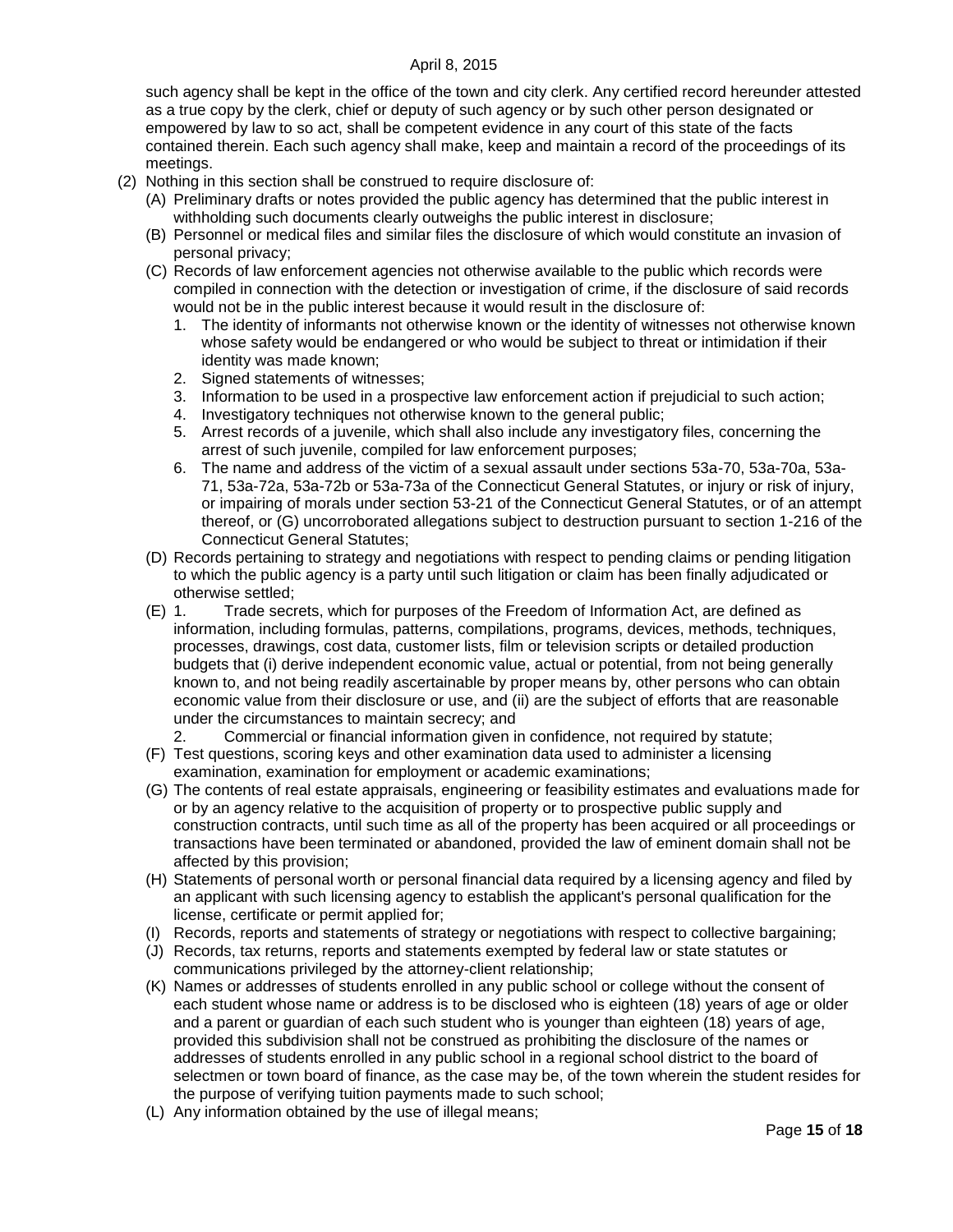- (M) Records of an investigation or the name of an employee providing information under the provisions of section 4-61dd of the Connecticut General Statutes;
- (N) Adoption records and information provided for in sections 45a-746, 45a-750 and 45a-751 of the Connecticut General Statutes;
- (O) Any page of a primary petition, nominating petition, referendum petition or petition for a town meeting submitted under any provision of the general statutes or of any special act, municipal charter or ordinance, until the required processing and certification of such page has been completed by the official or officials charged with such duty after which time disclosure of such page shall be required;
- (P) Records of complaints, including information compiled in the investigation thereof, brought to a municipal health authority pursuant to chapter 368e of the Connecticut General Statutes or a district department of health pursuant to chapter 368f of the Connecticut General Statutes, until such time as the investigation is concluded or thirty (30) days from the date of receipt of the complaint, whichever occurs first;
- (Q) Educational records which are not subject to disclosure under the Family Educational Rights and Privacy Act, 20 USC 1232g;
- (R) Records of standards, procedures, processes, software and codes, not otherwise available to the public, the disclosure of which would compromise the security or integrity of an information technology system;
- (S) The residential, work or school address of any participant in the address confidentiality program established pursuant to sections 54-240 to 54-240o of the Connecticut General Statutes, inclusive;
- (T) The name or address of any minor enrolled in any parks and recreation program administered or sponsored by any public agency;
- (U) Responses to any request for proposals or bid solicitation issued by a public agency or any record or file made by a public agency in connection with the contract award process, until such contract is executed or negotiations for the award of such contract have ended, whichever occurs earlier, provided the chief executive officer of such public agency certifies that the public interest in the disclosure of such responses, record or file is outweighed by the public interest in the confidentiality of such responses, record or file.
- (3) Notwithstanding the provisions of subdivisions (A) and (P) of subsection (2) of this section, disclosure shall be required of:
	- (A) Interagency or intra-agency memoranda or letters, advisory opinions, recommendations or any report comprising part of the process by which governmental decisions and policies are formulated, except disclosure shall not be required of a preliminary draft of a memorandum, prepared by a member of the staff of a public agency, which is subject to revision prior to submission to or discussion among the members of such agency;
	- (B) All records of investigation conducted with respect to any tenement house, lodging house or boarding house as defined in section 19a-355 of the Connecticut General Statutes, or any nursing home, residential care home or rest home, as defined in section 19a-490 of the Connecticut General Statutes, by any municipal building department or housing code inspection department, any local or district health department, or any other department charged with the enforcement of ordinances or laws regulating the erection, construction, alteration, maintenance, sanitation, ventilation or occupancy of such buildings; and
	- (C) The names of firms obtaining bid documents from any state agency.
- (e) Copying and scanning of public records--Fees.
	- (1) Any person applying in writing shall receive, promptly upon request, a plain or certified copy of any public record. The public agency providing any such public record may charge a fee in accordance with section 1-212 of the Connecticut General Statutes, provided that the following exceptions shall apply:

(A) Except as otherwise provided by federal or state law, any member of the public shall not be required to pay a fee for copies of any public records or files up to twenty dollars (\$20.00) at a rate of fifty cents (.50) per page. Said member of the public shall be required to pay any fee over twenty dollars (\$20.00). For the purposes of this subdivision "request" shall be the copies of public records or files requested in a single day.

Notwithstanding this section, if a particular type of public record is requested and copies provided by a city department to the public at a volume which exceeds a total of four hundred (400) pages within any thirty-day calendar period, then, that particular type of public record shall be deemed exempt and the city department shall then charge the rate of fifty cents (.50) per page for the production of any more copies of said type of public record at any time thereafter. In the event the above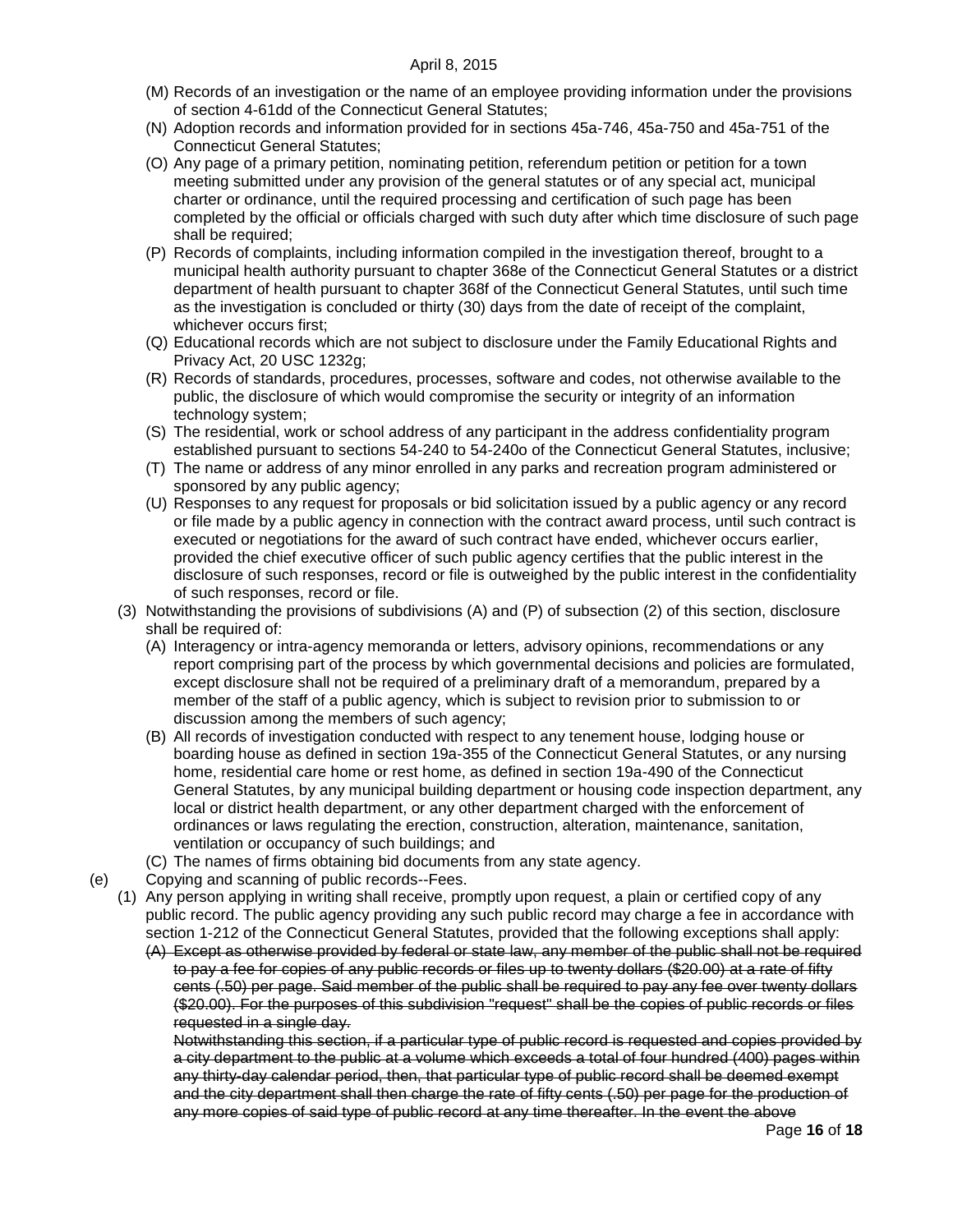exemption procedure is implemented, the department head shall file a report at the next regular council meeting identifying the type of public record and a statement as to the volume of pages provided which invoked the exemption.

- $\frac{(\mathsf{B})(\mathsf{A})}{(\mathsf{A})}$  No person shall be charged a fee for receiving a single copy of the agenda of meeting of any public agency.
- (B) For the purpose of evaluating a person's claim for waiver of fees on the basis of being an indigent individual pursuant to Sec. 1-212(d)(1) of the Connecticut General Statutes, the City of New Britain adopts Black's Law Dictionary,  $5<sup>th</sup>$  Edition that "indigent" means: In a general sense, one who is needy, and poor, or one who has not sufficient property to furnish him or her a living nor anyone able to support him or her to whom he or she is entitled to look for support. Term commonly refers to one's financial ability, and ordinarily indicates one who is destitute of means of comfortable subsistence so as to be in want.

### Alderman Don Naples

<span id="page-16-0"></span>11.) ITEM # REVISIONS TO THE MERIT RULES. PURPOSE: TO ESTABLISH NEW PROCESS FOR THE HIRING OF ALREADY-CERTIFIED FIREFIGHTERS. S. BIELINSKI

Item # RE: Revisions to the Merit Rules

To Her Honor, the Mayor, and the Common Council of the City of New Britain: the undersigned beg leave to recommend the adoption of the following:

WHEREAS, The Civil Service Commission of the City of New Britain has adopted Merit Rules; and

WHEREAS, Rule I of the Merit Rules states that the Civil Service Commission may, after a Public Hearing, submit proposed amendments of the Merit Rules to the Common Council for approval, and

WHEREAS, the Civil Service Commission seeks to establish a new process for the hiring of already-certified Firefighters, and

WHEREAS, Rule V (B) of the current Merit Rules entitled "Open Competitive Employment Lists" states:

Open Competitive Employment Lists.

The Civil Service Commission shall establish and maintain such open competitive employment lists for the various classes of positions as it deems necessary or desirable to meet the needs of the City. On each such open competitive list the eligibles shall be ranked in order of their rating earned in tests given for the purpose of establishing such lists.

Any individual who has a current certification from the Connecticut Police Officer Standards and Training Council ("POST") or an individual from another state who is deemed to meet POST training requirements, shall upon application for the position of Police Officer, be automatically eligible for appointment whether or not there is an active employment list at the time.

WHEREAS, the Civil Service Commission has unanimously recommended the amendment of Rule V (B) of the Merit Rules to read as follows (new language is underlined and in bold print):

Any individual who is a recent graduate of the recruit firefighter program at the Connecticut Fire Academy (CFA) or possesses similar credentials from another state which meet the National Fire Protection Association (NFPA) Professional Qualification System Standards, which is deemed by the Connecticut Fire Academy to be equivalent, shall upon application for the position of Firefighter, be automatically eligible for appointment whether or not there is an active employment list at the time. The candidate shall have passed the Candidate Physical Agility Test (CPAT) within two years prior to appointment as a New Britain firefighter.

WHEREAS, the Civil Service Commission held a Public Hearing on this change on March 30, 2015, is now forwarding the proposed amendment to the Merit Rules to the Common Council for approval.

BE IT RESOLVED that the Common Council of the City of New Britain approve the proposed amendment to Rule V (B) of the Merit Rules as recommended by the Civil Service Commission.

<span id="page-16-1"></span>Alderwoman Suzanne Bielinski Civil Service Commission Liaison 12.) ITEM # SUBSTANCE ABUSE ACTION COUNCIL FUNDING. PURPOSE: FUNDING FOR THE PREVENTION OF ALCOHOL, TOBACCO AND BULLYING ACTIVITIES. E. SANCHEZ